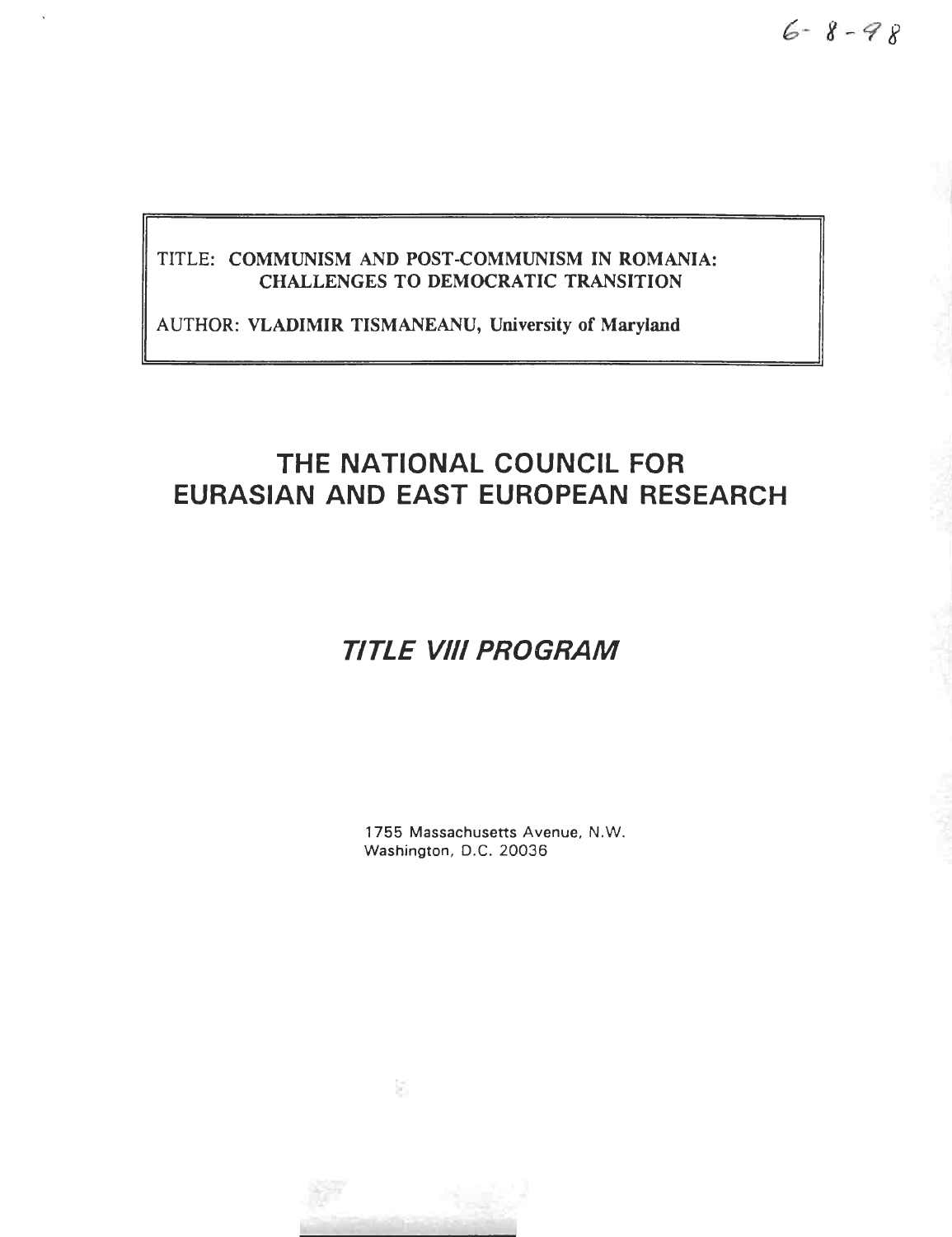#### **LEGAL NOTICE**

The Government of the District of Columbia has certified an amendment of the Articles of Incorporation of the National Council for Soviet and East European Research changing the name of the Corporation to THE NATIONAL COUNCIL FOR EURASIAN AND EAST EUROPEAN RESEARCH, effective on June 9, 1997. Grants, contracts and all other legal engagements of and with the Corporation made under its former name are unaffected and remain in force unless/until modified in writing by the parties thereto.

#### PROJECT INFORMATION:<sup>1</sup>

| CONTRACTOR:              | University of Maryland |
|--------------------------|------------------------|
| PRINCIPAL INVESTIGATOR:  | Vladimir Tismaneanu    |
| COUNCIL CONTRACT NUMBER: | 811-23                 |
| DATE:                    | March 26, 1998         |

#### COPYRIGHT INFORMATION

Individual researchers retain the copyright on their work products derived from research funded by contract with the National Council for Eurasian and East European Research. However, the Council and the United States Government have the right to duplicate and disseminate, in written and electronic form, this Report submitted to the Council under this Contract, as follows: Such dissemination may be made by the Council solely (a) for its own internal use, and (b) to the United States Government (1) for its own internal use; (2) for further dissemination to domestic, international and foreign governments, entities and individuals to serve official United States Government purposes; and (3) for dissemination in accordance with the Freedom of Information Act or other law or policy of the United States Government granting the public rights of access to documents held by the United States Government. Neither the Council, nor the United States Government, nor any recipient of this Report by reason of such dissemination, may use this Report for commercial sale .

<sup>&</sup>lt;sup>1</sup> The work leading to this report was supported in part by contract funds provided by the National Council *for Eurasian and East European Research, made available by the U. S. Department of State under Title VIII (the Soviet-Eastern European Research and Training Act of 1983, as amended). The analysis and interpretation <sup>s</sup> contained in the report are those of the author(s).*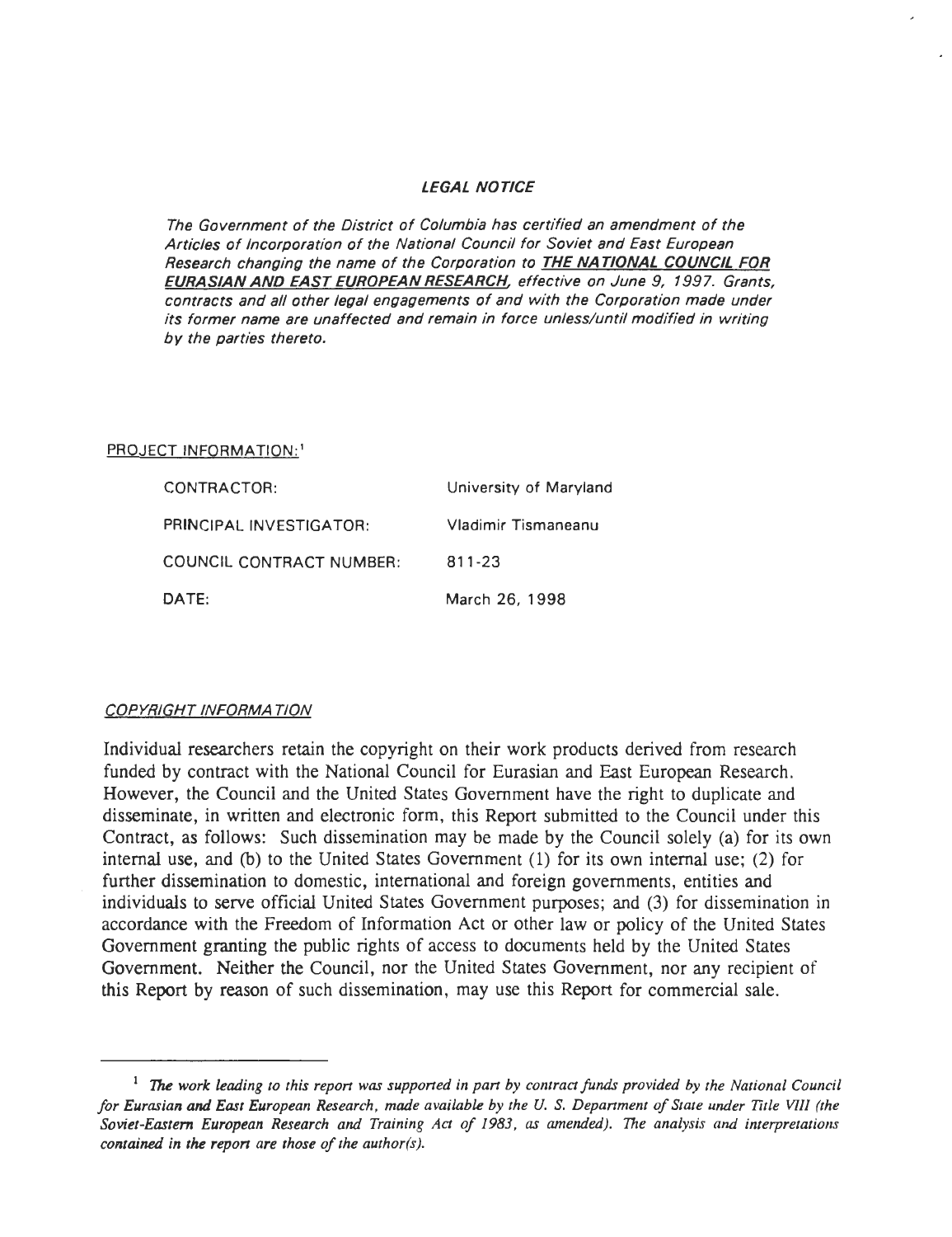## **COMMUNISM AND POST-COMMUNISM IN ROMANIA : CHALLENGES T O DEMOCRATIC TRANSITION**

## **VLADIMIR** TISMANEANU2 Department of Government and Politics University of Maryland College Park

Summary: The peculiarities of Romania's exit from communism were caused by enduring authoritarianism, a profound moral crisis that affected negatively the development of civil society , reluctant privatization, and the beleaguered and factionalized status of the democratic forces. Ion Iliescu's regime symbolized Romanian communism's afterlife: a syncretic combination of simulated pluralism and residual Leninism, lip service to democratic values and nostalgia for bureaucratic authoritarianism. Indeed, the nature of Romania's post-1989 regime cannot be fully understood without reference to the cultural and political legacies of both the communist and precommunist past. The November 1996 presidential and parliamentary elections in Romania have ushered in a new stage of that country's democratization. The new leaders have announced their decision to pursue radical and political reforms, oppose corruption, and consolidate pluralist institutions. Ion Iliescu's defeat symbolizes the end of his policies of procrastination and neo-authoritarian restoration. The victory of the democratic forces can be described as an electoral revolution that allows for the radical disbandment of the Leninist legacies in that country. The changes inaugurated by the November 1996 elections are revolutionary in that they affect all layers of the body politic, as well as the economic infrastructure. Indicative of this watershed in Romania's democratic consolidation, the establishment of public control over the secret services and the ouster of the compromised former Securitate cadres from top positions in these institutions have remained major topics in the post-Iliescu political debates .

#### Introduction

This report is based on intensive research conducted during the last year in Romanian archives; in-depth interviews with major political personalities (including President Emil Constantinescu . Prime Minister Victor Ciorbea, and Foreign Minister Adrian Severin); and analysis of the most significant cultural and political debates in the post-communist Romanian media. My primary point is that the traditions of the Romanian communist and pre-communist political cultures have affected the path, priorities, and general orientation of the post-communist transition. Thus, to understand the Romanian transition one needs to take into account the pre-communist values, ideas, and mentalities, as well as the peculiar blending of nationalism, collectivism, and authoritarianism that characterized Romanian communism especially after 1960. In other words, my research has shown that communism in Romania cannot be perceived as a compact historical bloc that would allow for a clearcut distinction between "them" (the communists) and "us" (the people) . In agreement with other authors (Dan Chirot, Mary Ellen Fischer, Troud Gilberg, Ken Jowitt, Gail Kligman, Michael Shafir and Katherine Verdery), my research confirmed that it was the uniquely original feature of the

**<sup>2</sup>The author wishes to thank** Trevor Wysong for research and editorial assistance.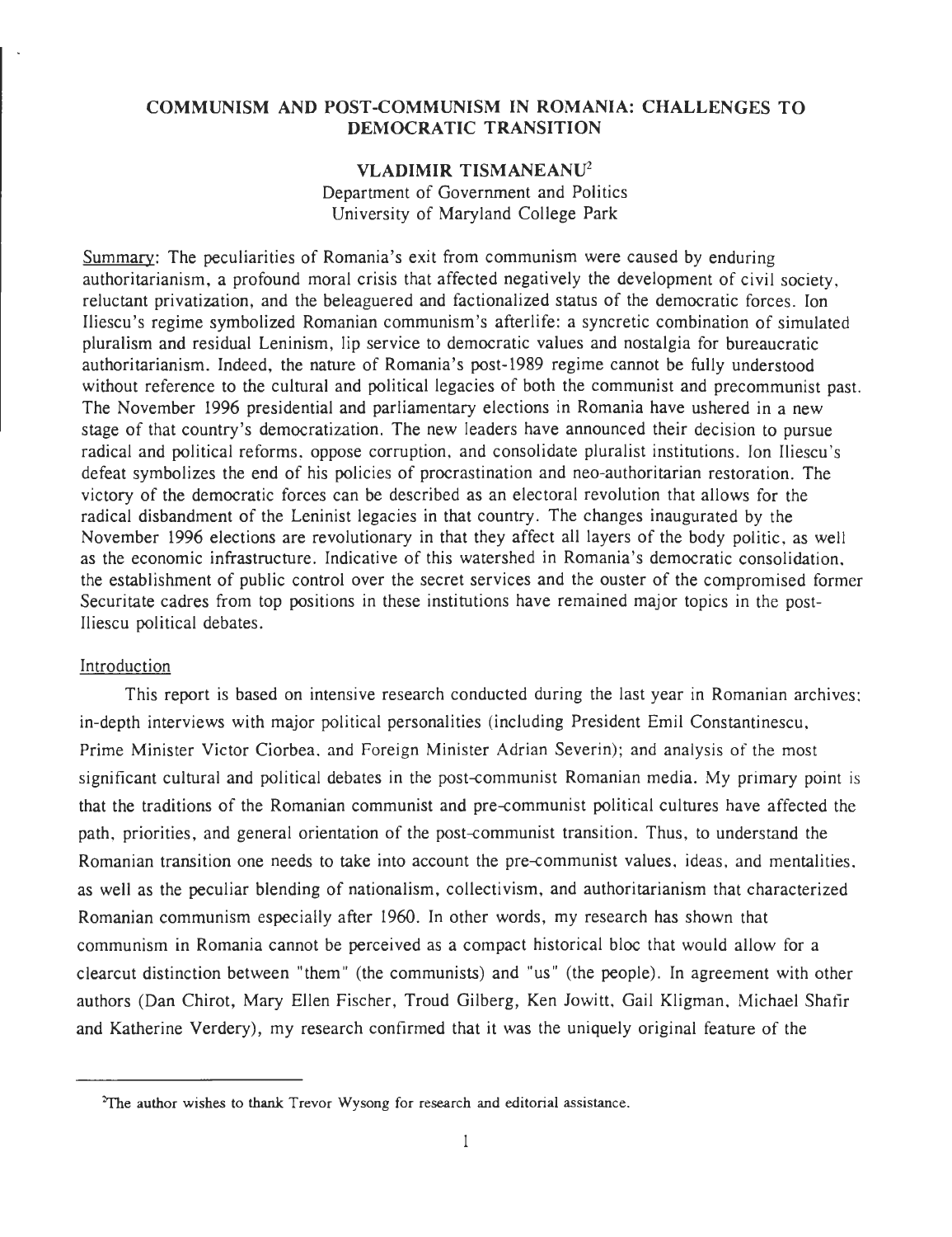Ceausescu regime to incorporate and functionalize national symbols in order to develop and strengthen its ideological foundations. The Iliescu regime (1990-96) strove to maintain several institutional and symbolic continuities with the old order. In spite of its professed break with communist values, Ion Iliescu's regime cultivated and perpetuated a strong suspicion of pluralism . market, and civil society.<sup>1</sup> Mixing symbols and ideas derived from both radical left and right, this regime suffered from a chronic deficit of democratic legitimation provoked by its problematic takeover of power in the nebulous circumstances of the December 1989 revolution .

Unable to engage in full-fledged restoration, Iliescu and his allies espoused a politics of procrastination: no genuine coming to terms with the past was encouraged; corruption became all pervasive; cynicism and demoralization were pandemic; significant reforms were systematically shunned. In fact, substantive democratization started for real in Romania only after the election of Emil Constantinescu to the presidency and the parliamentary victory of the Democratic Convention in November 1996.<sup>2</sup>

Only now it is possible to freely examine the most significant documents dealing with the communist past and thus complete the political history of Romanian communism . I started this project almost ten years ago and I hoped that the collapse of the Ceausescu regime would allow me to enter the Central Committee archives in order to enlarge my data base, compare oral history information to documents and test my main hypotheses. This became possible (but only to a limited extent) after 1994, when I was permitted to read in the Central Committee archives held by the General Staff of the Romanian Army. The victory of the democratic forces in November 1996 has made this research easier. Unlike Ion Iliescu and many of his associates, Romania's new leaders have no vested interests in keeping the archives closed. Even if access to archives has remained difficult and bureaucratic constraints and inertia continue to mar unfettered research, it is now possible to consult the most important Romanian Communist Party (RCP) secret documents . including not only transcripts of Politburo and Secretariat meetings but also secret police materials dealing with such cases as the 1952 "right-wing deviation" of Ana Pauker, Vasile Luca and Teohari Georgescu, the elimination, trial and execution of Lucretiu Patrascanu and the 1958 purge of the party veterans and the reshuffle of the RCP elite. No less important, the important documents related to Gheorghe Gheorghiu-Dej's politics of autonomy, the conflict with Nikita Khrushchev and the preparation of the April 1964 "Romanian Workers' Party Declaration" which formulated the Romanian neutral stance in the Sino-Soviet polemic are now accessible .

I include in this report some of my most important findings regarding the stages of Ceausescuism; the December 1989 revolutionary upheaval; the tortuous birth of the new order; the main crises of the Iliescu regime; and the ongoing transition from post-communist semi-authoritarian presidentialism to democratic pluralism. For reasons of space, I do not dwell on some important chapters in the history of Romanian communism. They will be fully developed in the book I am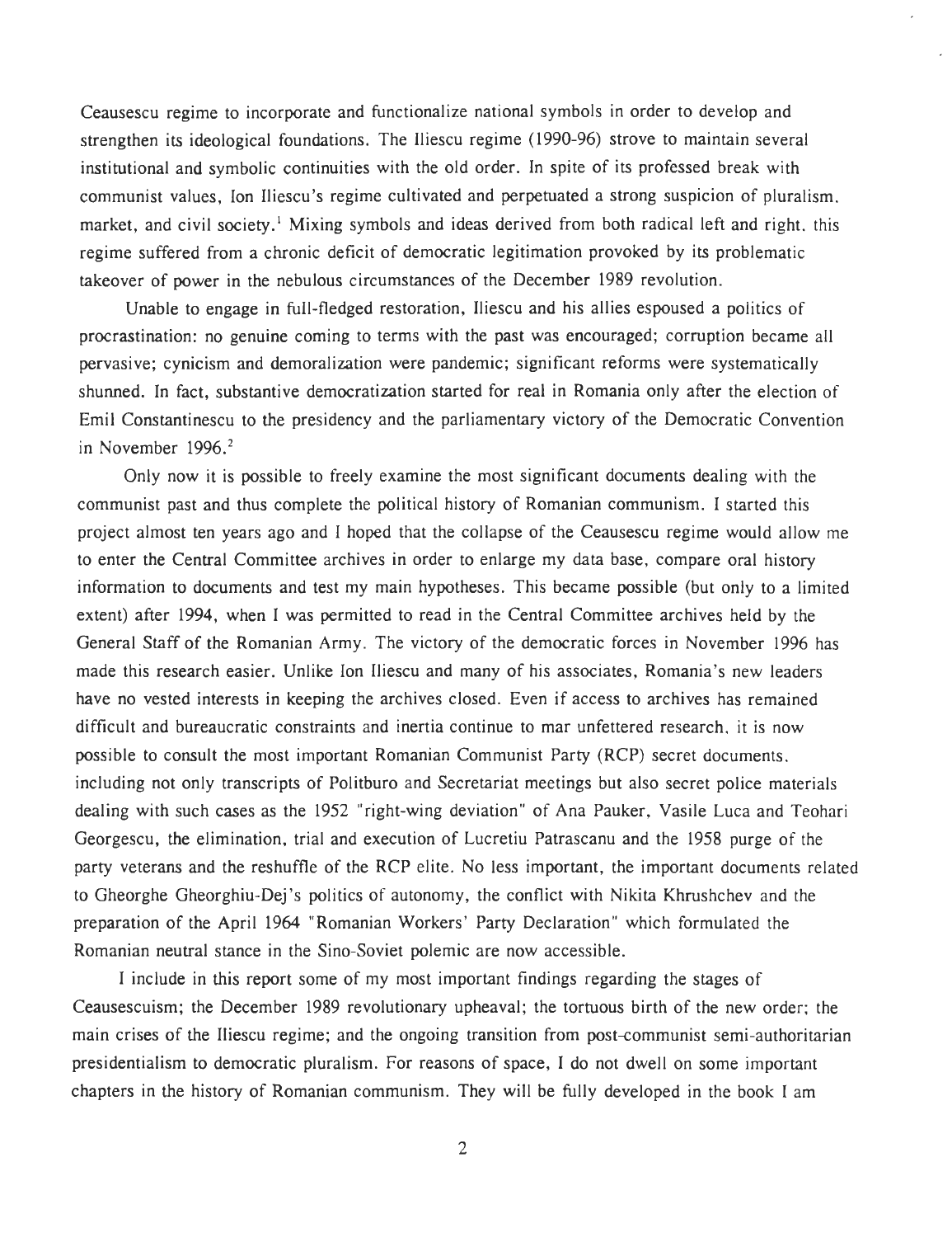writing for the University of California Press (Stalinism for All Seasons: A Political History of Romanian Communism). Any thoroughgoing analysis of the post-communist elites in Romania needs to consider the legacies of national communism.<sup>3</sup> Many of the major political actors, including Ion Iliescu, were active in the first and second echelons of the Romanian Communist Party and continued to nourish nostalgia for the semi-Titoist, autonomist course championed first by Gheorghe Gheorghiu-Dej (after 1962) and then by Ceausescu between 1965-1971. To give just one recent example, when Prime Minister Victor Ciorbea spoke in April 1997 about the need to de-Sovietize the country's secret police, Iliescu reacted angrily and declared that this de-Sovietization had taken place already in the early 1960s. This is not a minor issue. As in other former state socialist countries, the past continues to be part of Romania's present and cannot simply be denied or ignored.

My research has focused on the following topics : the political traditions of Romanian communism (sectarianism, marginality, dogmatism, monolithic uniformity and regimentation, post-1960 nationalist orientation, reluctant liberalization and re-Stalinization); the major crises within the Romanian communist elite; the increased monopolization of power by the Ceausescu clan in the name of the struggle for national independence and sovereignty; the weakness of reform-oriented trends and factions within the RCP; the absence of a revisionist, humanist Marxist tradition; opposition to Gorbachev; political decay; the December 1989 revolution; and the post-communist changes. In this report I emphasize the post-1989 trends and provide an analysis of the current stage of the democratic transition .

Before going into this, it is important to highlight the nature and main conclusions of my research on the political history of Romanian communism. Based on two recent trips to Romania (January and May 1997) and intensive archival research, I can now identify the crucial elements for understanding of the communist political culture in that country. In a very summary way, I would emphasize the following; the conflict between Moscow emigres and home communists; the road to power, the rise of Gheorghe Gheorghiu-Dej, and the elimination of Lucretiu Patrascanu; 1952 and the purge of the "internationalist," "right-wing" faction of Ana Pauker, Vasile Luca and Teohari Georgescu; 1956-58, when the RCP elite, headed by First Secretary Gheorghe Ghoerghiu-Dej (1901 - 65), managed to pre-empt de-Stalinization and initiated the process of gradual de-Sovietization (desatellitization); 1963-64, when the RCP elite challenged the Moscow Center and espoused (manipulated) nationalist symbols and rhetoric; and, between 1965-89, the rise and fall of Ceausescu's version of national communism .

It is my assumption that communism and post-communism in Romania are intimately related : unlike other Soviet-style regimes, the Romanian one did not allow for the rise of any form of revisionist Marxism. Under Ceausescu, the regime managed to incorporate nationalist themes into its own legitimizing ideology and embraced many ideas characteristic of the inter-war extreme right: the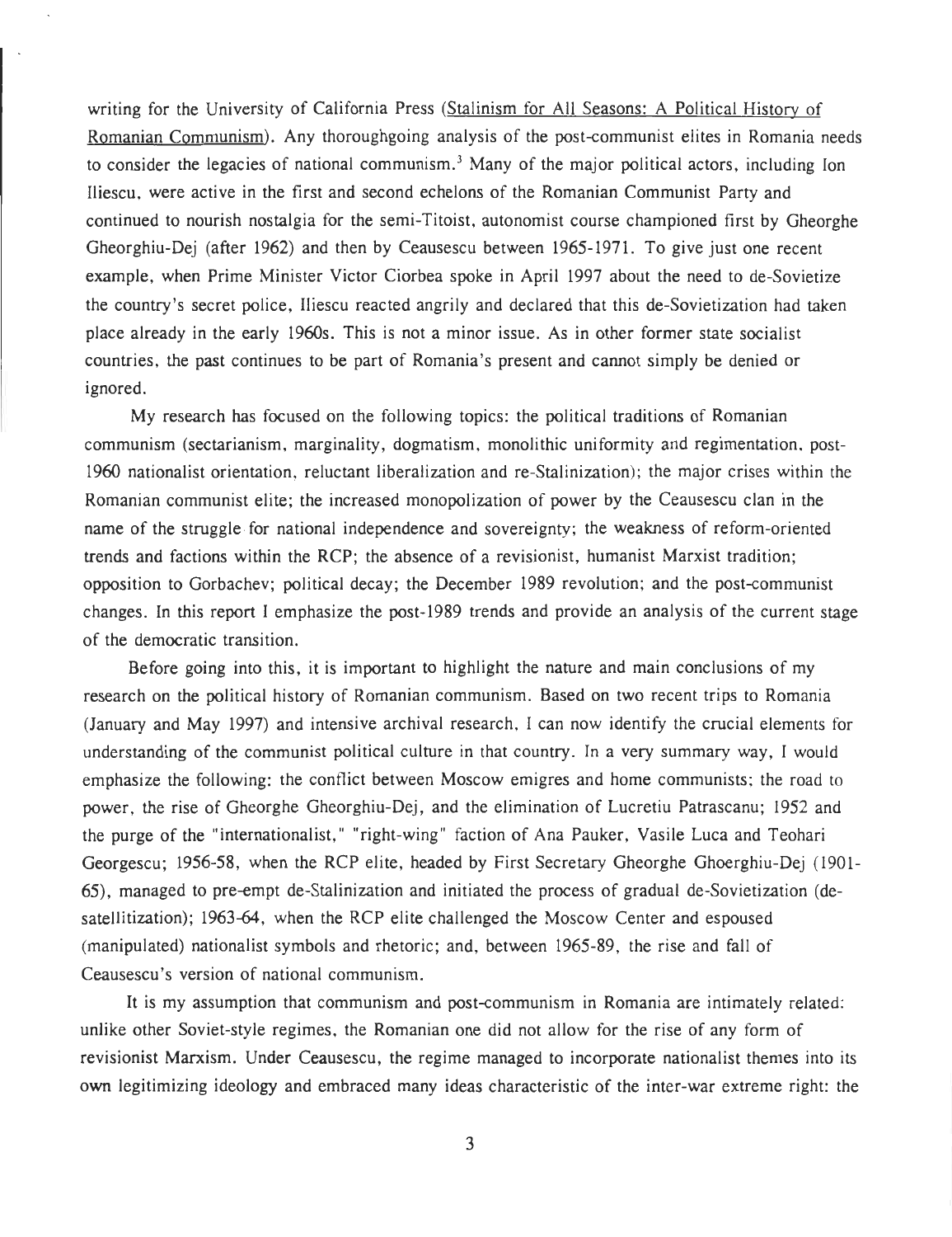cult of the nation and mythological ancestors; the exaltation of the Leader (Conducator) as a charismatic "savior"; the obsessional insistence on ethnic homogeneity; rejection of Western patterns of democratic development and a conspiracy-minded treatment of the international community ; isolationism, collectivism, and authoritarian populism. All these elements became salient features of the communist political culture in Romania and have continued to influence post-communist elite behavior. Ion Iliescu and his associates were formed within this political culture: their repudiation of Ceausescuism had more to do with a rejection of the most grotesquely irrational features of the regime, rather than a profound conviction that state socialism had failed in Romania and elsewhere .

#### **Background**

Until the November 1996 presidential and parliamentary elections, Romania presented scholars of the post-communist transitions with a striking paradox: the most abrupt break with the old order seemed to have resulted in its least radical transformation. Many old faces had remained in power while skillfully putting on new masks. The major themes addressed in this report are therefore linked to the widely perceived "exceptional" nature of Romania's transition from state socialism ; the communist heritage in that country; and the ongoing efforts to overcome it and move in the direction of democratic consolidation, including economic reforms, the establishment of a state of law, and structural institutional transformations . '

Romania's break with the old order was unique in more than one respect: No other East European Leninist regime was overthrown by a violent popular uprising from below . In no other country of the region did the communist governments mobilize the army and secret police to repress peaceful demonstrators. After the breakdown of the Ceausescu dictatorship, continuities with the old regime were in many respects more marked in Romania than in other East European countries (except perhaps the former Yugoslavia and Slovakia). Some of these features are linked to the traditions of the country's political culture, but they do not make Romania a completely unique case. Indeed, the populist authoritarianism and other illiberal features can be detected in other countries as well: Albania, Serbia, Croatia, Slovakia, Russia, and to some extent Poland. Furthermore, although changes have taken place slowly in Romania, they cannot be simply dismissed as a smokescreen for unreconstructed authoritarianism. Under the Iliescu regime, there was a striking contrast between the emerging democratic forms and procedures, on the one hand, and the persistence of authoritarian, nationalist and collectivistic practices, on the other. No matter what Iliescu's unavowed agenda was, he had to accept the rules of the democratic game lest the country be internationally isolated and lose its chances for integration in the European structures. During the years that have passed since the collapse of the Ceausescu regime, Romania has established a proto-democratic institutional framework and reasonably fair electoral procedures. In addition, the country's civil society, although beleaguered, has continued to develop. As leaders of the Democratic Convention have often stated.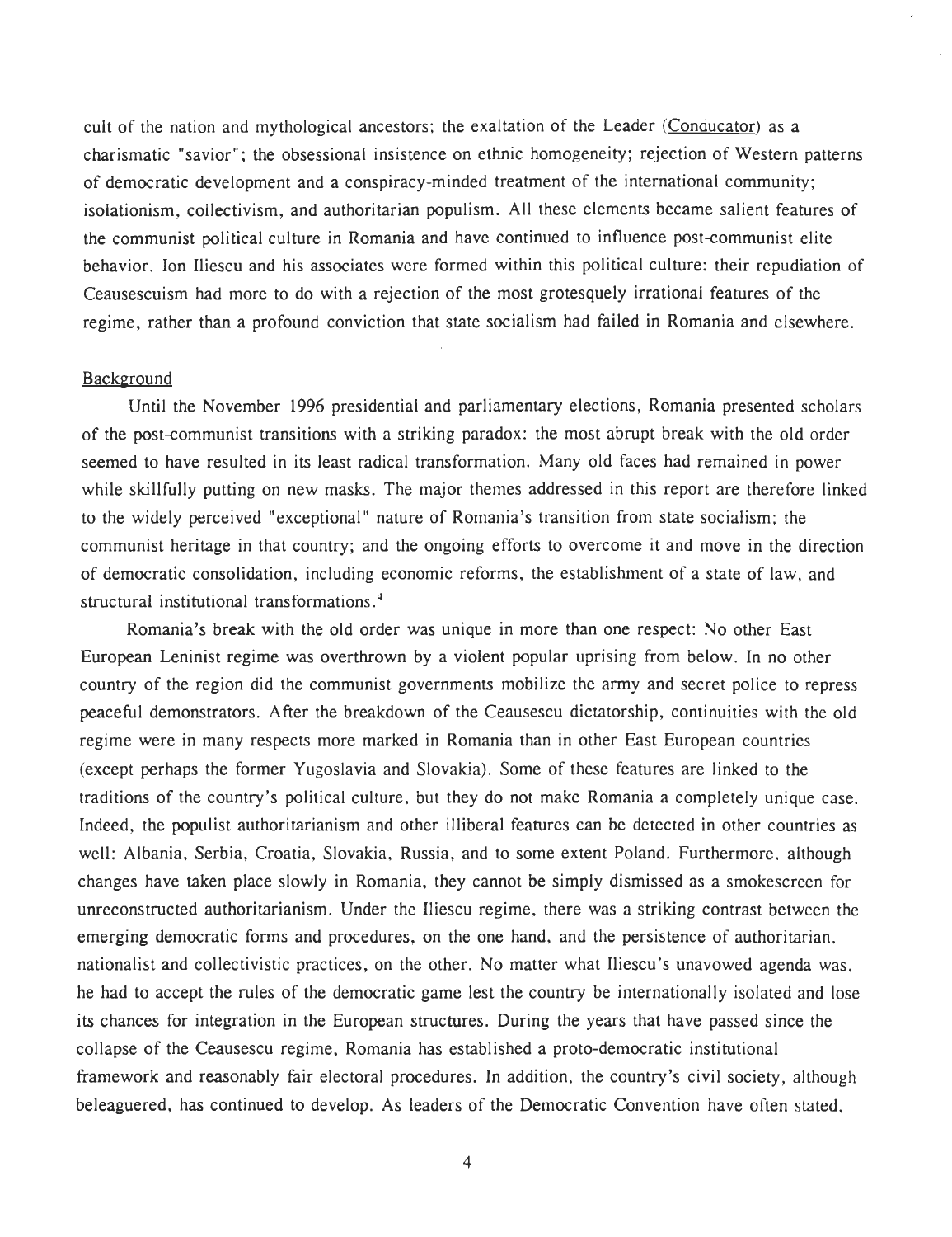what is missing is social trust, a civic commitment to the values and institutions of the emerging democracy, a "de-emotionalization" of the public discussion of fundamental issues regarding the country's future, and a truly liberal political center constituted primarily on the basis of shared ultimate values rather than immediate party affiliations .

 $\overline{\phantom{a}}$ 

Until the 1996 elections and the victory of the Democratic Convention, advances on the road to an open society had been accompanied by disturbing attempts by the ruling elite to marginalize and delegitimize the opposition, maintain tight controls over national electronic media, and perpetuate its economic and political domination by use of symbolic manipulation and democratic rhetoric . Headed by Ion Iliescu's long-time associate and confidant Virgil Magureanu, the secret police continued to play a very significant role in orienting public opinion and influencing political debates and choices . ' In other words, there is a deep contrast between the pluralist forms and the lingering authoritarian methods and mentalities that have beset the transition from state socialism. As in the past, there is a gap between the Romanian pays légal and pays réel.<sup>6</sup> The challenge of the current stage is to devise a coherent strategy for the country's democratic consolidation and the fostering of a true pluralist order. This involves continuous and convincing resistance to various anti-Western and anti-liberal trends.<sup>7</sup> In Jacques Rupnik's terms: "The 'choice' of a tradition for a democratic present is by no means an easy task given the weight of two anti-liberal legacies: that of communist paternalism centred on the state, and that of pre-war nationalism centred on the rural community and orthodox Christianity. ... Indeed liberalism was and remains a marginal feature of Romanian political culture."<sup>8</sup>

The main moments in Romania's exit from authoritarianism are linked to a number of keyevents: the breakdown of Ceausescu's dictatorship, the initial vacuum of power and the formation of the National Salyation Front (NSF) in December 1989 ; the growing polarization of the country's political life and the clashes between the newly formed democratic movements and parties and the NSF-controlled government (January and February 1990); the May 1990 elections and the conflict between the Ion Iliescu-Petre Roman group, on the one hand, and the democratic forces, on the other; the violent onslaught on the new parties and civic movements in June 1990 (the infamou <sup>s</sup> miners' raids) ; the rupture of the Iliescu-Roman alliance and the fall of the moderately reformist Roman government in September 1991; the February 1992 local elections and the opposition's success in major cities; the 1992 parliamentary and presidential elections and the attempts to interrupt the economic and political reforms; stagnation and further polarization of the political spectrum (1992-95); the November 1996 watershed and the Democratic Convention's victory in both presidential and parliamentary elections .

To understand the 1996 electoral revolution one needs to keep in mind that a new generation has grown up in Romanian politics that cannot accept a return to the former status quo. This fact is valid not only for the former opposition, but also for members of the ruling party (Partidul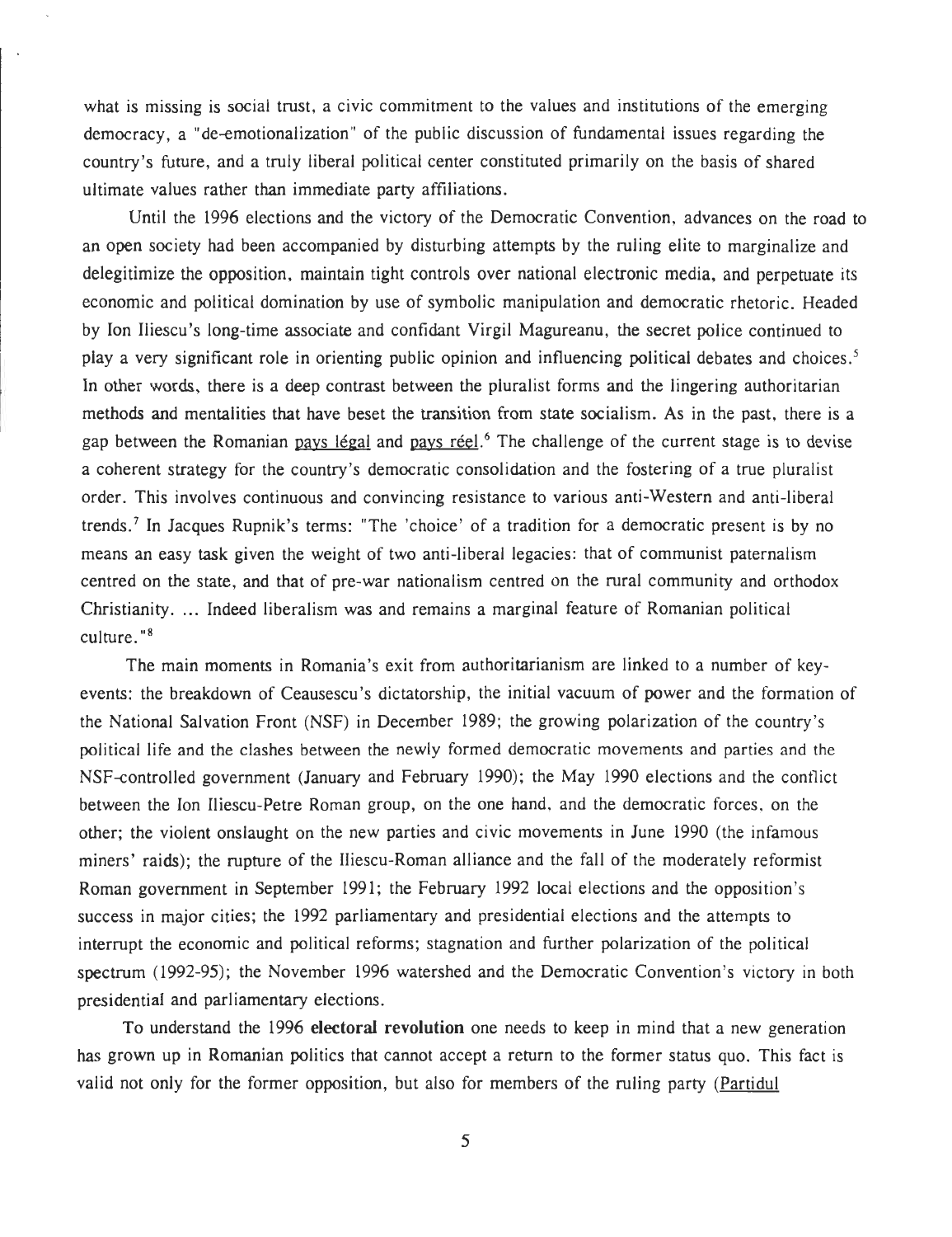Democratiei Sociale din Romania- the Party of Social Democracy in Romania-PDSR). In June 1997, this party split between the Iliescu faction, attached to an unreconstructed authoritarian and ethnocentric populism, and a modernizing group headed by former Foreign Minister Teodor Melescanu and former top Iliescu advisor Iosif Boda. The latter faction decided to break with Iliescu and formed its own party called the Alliance for Romania, indicating that they favor "social liberalism" and endorsing the economic reforms initiated by the Constantinescu-Ciorbea administration. As for Iliescu, he has moved toward an alliance with the xenophobic, rabidly anti-Semitic, anti-Hungarian and anti-Western "Great Romania Party."<sup>9</sup>

Invisible to many, deep changes have taken place in that country, and even those often designated as hard-liners within the PDSR do not champion the revival of a monist, ideologically based system of command economy, cultural uniformity, and political repression. Even if a certain nostalgia for the Ceausescu times surfaces occasionally, this is a marginal and politically weak sentiment. In reality, no major actor in contemporary Romanian politics unabashedly claims direct affinities with the deposed dictator and his legacy. For Ion Iliescu (who was involved in Ceausescu's execution) such a position is quite logical, as it also is for the pro-Western, democratic forces (Petre Roman's Democratic Party included). But even the Socialist Party of Labor (PSM), an unabashedly neo-communist formation, has not dared to publicly affirm its commitment to a full-fledged restoration the old regime.<sup>10</sup>

This report addresses the main causes of communism's collapse in Romania and the stages of the country's democratic transition. It also identifies the main difficulties and the prospects for Romanian pluralism. In the first part I discuss the Leninist legacies by highlighting the institutional decline of the Romanian Communist Party during the last decade of Ceausescu's rule, the dismal state of the economy, and the psychological despair and social atomization . Second, the report explores the complexities of the transition, the ambiguities of the revolutionary breakthrough, the birthpangs of the opposition and the efforts to establish a presidential semi-authoritarian regime. The third part examines the causes of the enduring political polarization in the country's post-Leninist political culture . Finally, I focus attention on the post-1996 situation and the main threats to Romania's emerging pluralism. I argue that these threats are not unique Romanian features, but they rather exemplify trends that one can identify in other post-communist societies as well.

#### **Leninist Legacies**

## The Unmastered Past or Facing the Illiberal Legacies

More than any other former Warsaw Pact country, the Romanian post-Ceausescu regime shunned the vital historical soul-searching needed for a real national therapy. The archives were jealously guarded and the Romanian political imagination continued to be haunted by the ambiguous narratives of unfulfilled desires and vengeful fantasies. Iliescu's unvielding refusal to allow for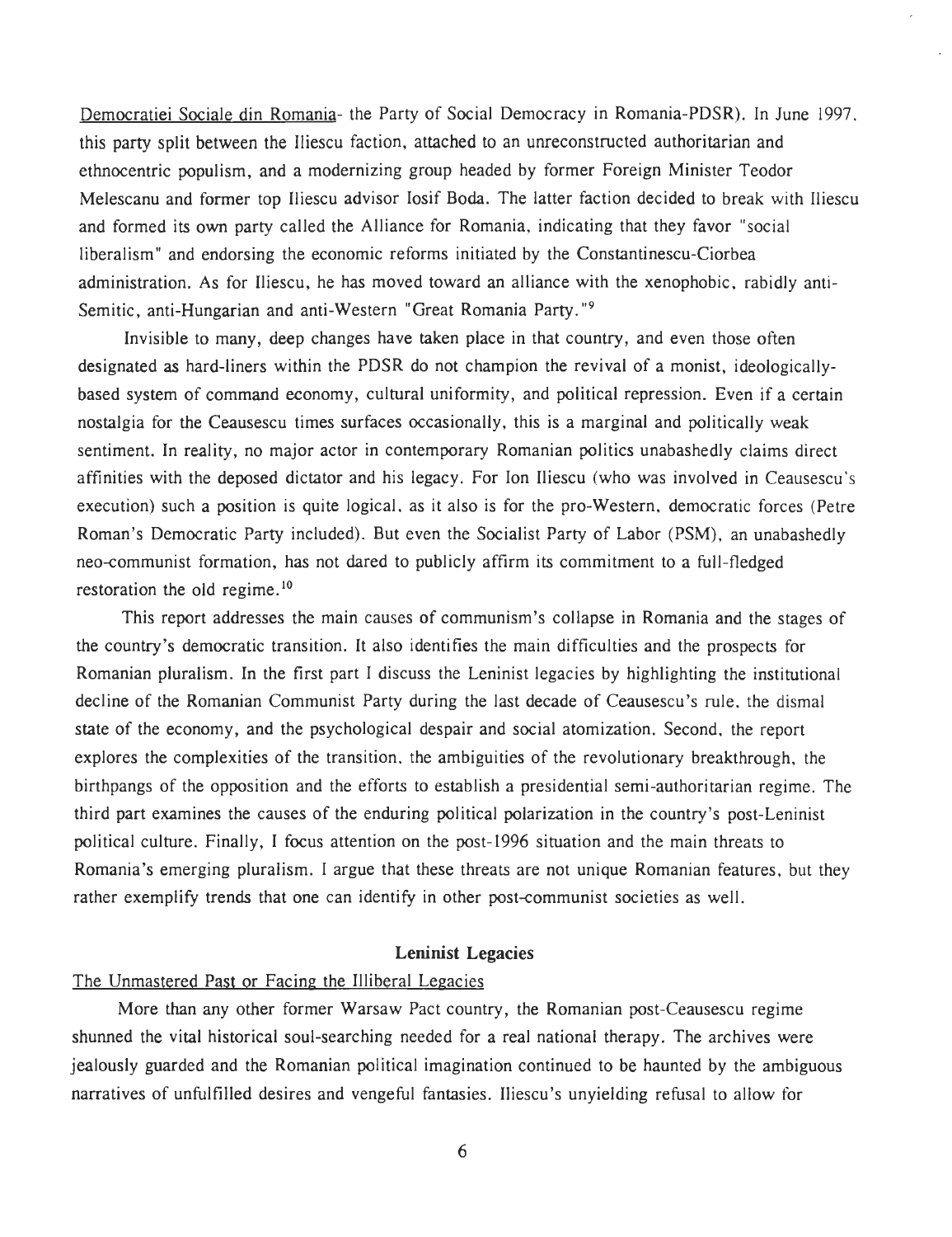genuine elite circulation had a deep cause: it was related to the official orthodoxy which claimed that once Ceausescu was ousted and liquidated, communism had ceased to exist and Romania became a democracy. In reality, only very little rigorous examination of the communist past did occur after the December 1989 uprising: neither Iliescu, nor his supporters were ready to engage in a soul-searching analysis of the Leninist experiment in that country .

Throughout all these years, no political formation has volunteered to assume responsibility for the Leninist heritage: even the Socialist Party of Labor prefers to distance itself from the dictatorial past and insists on its traditional socialist orientation.<sup>11</sup> Thus, the self-criticism professed by former communist parties in other East and Central European countries has been skillfully avoided in Romania. It is as if only a tiny Ceausescu clique managed to impose a despotism now lamented and abhorred by the overwhelming majority of the population. The unanimousness of Ceausescu's pageants has thus been replaced by a similar uncritical and unqualified monolith of perfunctory anti-Ceausescuism.

Coming to terms with the past in contemporary Romania has been hindered by a combination of convenient silence on the part of the new leaders and amateurish, impressionistic and often vindictive treatment of the communist period by exponents of the opposition. Few publications have engaged in releasing major archive documents and when they do it the critical-comparative analysis is still conspicuously absent.<sup>12</sup> Little has been done to distinguish between individuals and institutions in the approach to the Stalinist terror and post-Stalinist repression: a systematically maintained oblivion often favors opportunistic alibis and self-serving legends of heroism and resistance. In the same vein, new mythologies have emerged that tend to deny or diminish Romanian involvement in the Holocaust. References to the "communist genocide" and the "Red Holocaust " serve as excuses for systematic avoidance of a true coming to terms with the Fascist legacies.<sup>13</sup>

At the end of his rule, Ceausescu was universally seen as one of the world's last Stalinist dictators, totally obsessed with his grandiose industrial and architectural projects and viscerally hostile to Mikhail Gorbachev's reforms.<sup>14</sup> The Romanians lived under immense hardships, the heat was cut down in apartments to freezing temperatures, and standing in endless lines was an everyday ordeal. Food was rationed as if the country were at war . A brazen propaganda was ceaselessly extolling the valiance of the fearless Great Leader and the scientific genius of his wife. Irritated by Gorbachev's reforms, Ceausescu stuck to his Stalinist tenets and intensified repression . Romania appeared as a self-enclosed, nightmarish universe fully controlled by the Securitate .

This picture, however justified in the light of the leader's terminal paranoid delusions, tended to obfuscate the existence of different stages in the evolution or devolution of the Ceausescu regime . My research, based on personal interviews with former Politburo members and readings of secret archives materials, has led me to identify the following moments in the dynamics of Ceausescu's regime. First, when he came to power in March 1965 as the youngest party leader within the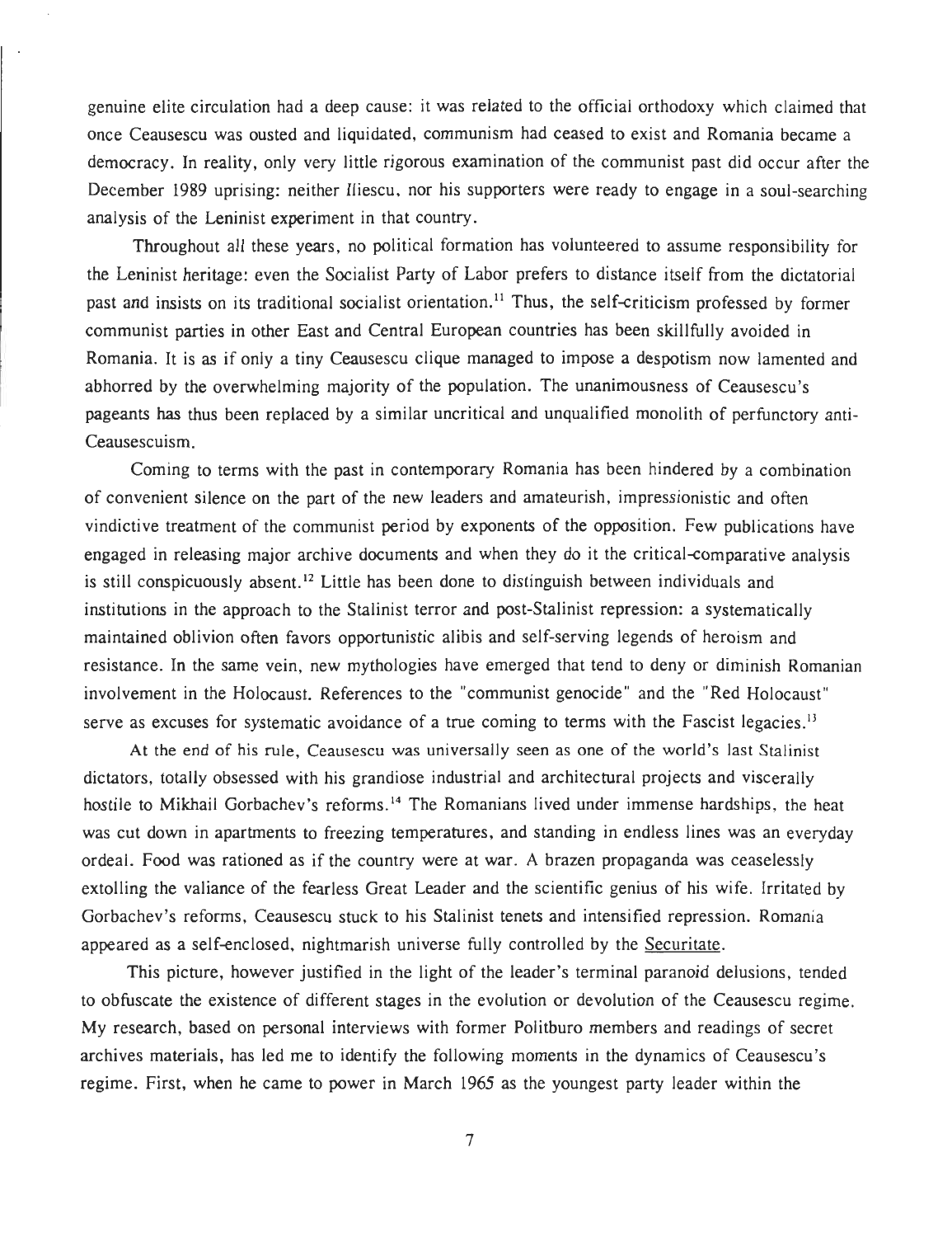Warsaw Pact, Nicolae Ceausescu initiated a partial de-Stalinization by renouncing some of the most repressive features of his predecessor's (Gheorghe Gheorghiu-Dej) rule, by relaxing the party's ideological controls, exposing Dej's abuses, curtailing the secret police's influence through increased party surveillance of its operations, and opening Romania to the West. This period of "liberalization from above" lasted from 1965 to 1971. The next stage, regime radicalization (1972-1984), included a reassertion of ideological orthodoxy, cyclical anti-intellectual campaigns, dramatic elite transformation through the elimination of Dej's "barons" from all significant positions and the promotion of Ceausescu's loyalists, and a growing fascination with gigantic economic investments (e.g., the building of Danube-Black Sea Canal). The leader's cult became all-pervasive and traditional Stalinist mobilization techniques were restored. After 1974, Ceausescu engaged in a dynasticization of Romanian socialism through the advancement of close family members to high party and government positions. The most visible and influential was his wife Elena who, during the 1980s, became the second most important person in the party and state hierarchy .

Finally, the last stage, one of ineluctable regime decay, coincided with Gorbachev's reforms: an adamant, though primitive Leninist, Ceausescu resented perestroika and did not make any secret of his condemnation of the Soviet attempts at systemic renewal . During this period (1985-1989) , Ceausescu's policies became blatantly erratic and self-defeating. Relying more and more on his wife's advice, he antagonized a party bureaucracy already deprived of authority and power . Although surrounded by cultic rituals of adoration, the general secretary was in fact ill-informed and prone to excesses of panic and hysteria. By the end of his life, Ceausescu was a sick and isolated dictator, completely dependent on his secret police and manipulated by an inept and extremely corrupt camarilla.<sup>15</sup>

The Romanian Communist Party, created in 1921, was ostensibly the ruling force in that country, but in fact Ceausescu and his clan annihilated the party's collective leadership (the Political Executive Committee) as a decision-making body.<sup>16</sup> During the 1970's and 80's, the Central Committee and the party congresses were mere sounding boards whose mission was to slavishly applaud Ceausescu's initiatives. There was no trace of collegial behavior at the top of Romania's government. The political elite was demoralized and strictly subordinated to the Securitate, entirely dominated by Ceausescu's appointees.<sup>17</sup>. The almost complete emasculation of the party apparatus and the rise of the secret police as the crucial repository of political power, a real "state within the state," was indeed a peculiar Romanian phenomenon that explains many post-revolutionary tribulations. The explanation for this devolution of the party's traditional functions in a Leninist regime was linked to Ceausescu's overblown suspiciousness as well as to the leader's awareness of mounting discontent even among his once loyal supporters within the nomenklatura. The case of Ion Iliescu was thus emblematic of this situation: a Ceausescu protege since the early 1960's, he became increasingly marginal as a result of his reservations about the post-1971 neo-Stalinist course.<sup>18</sup>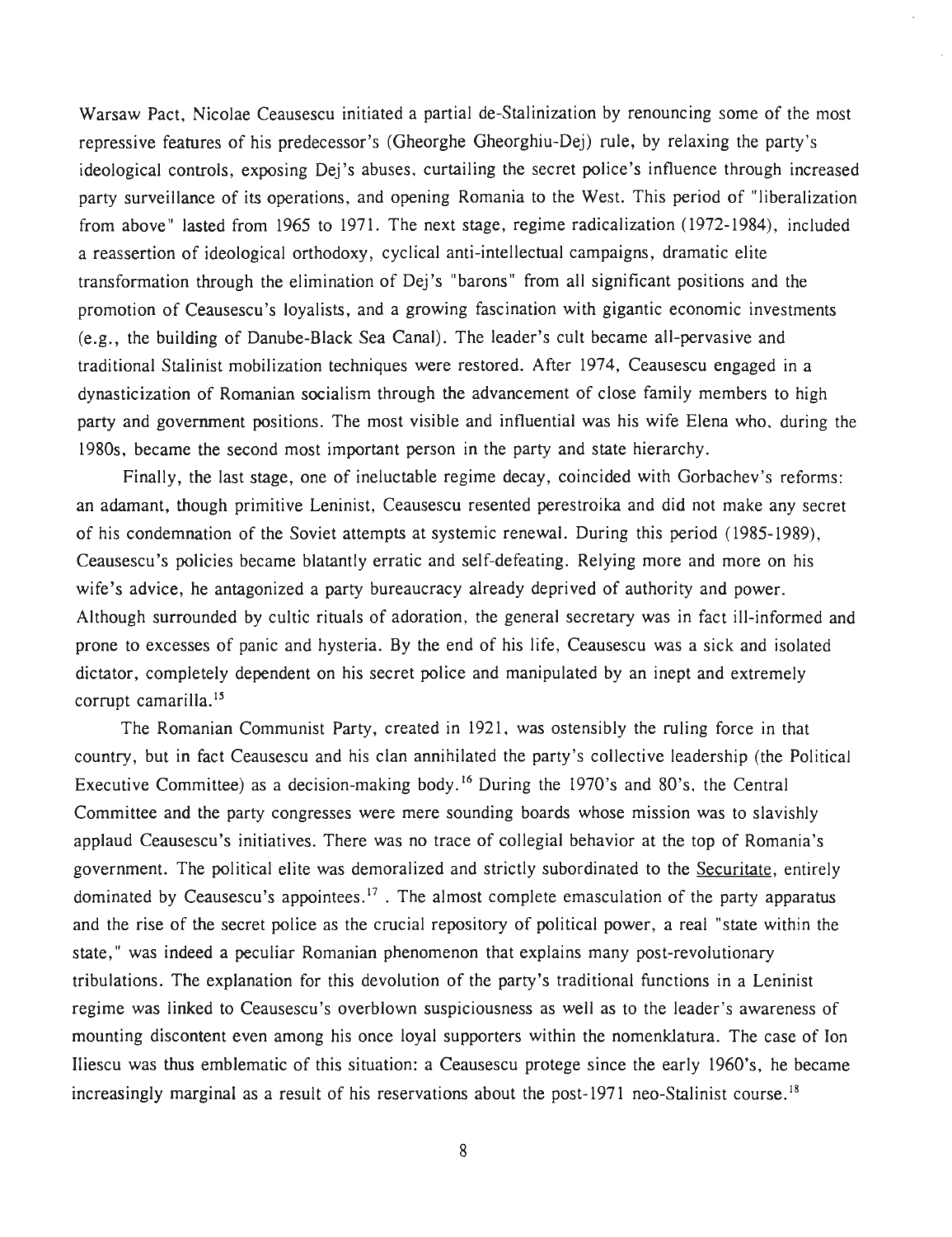Using the pretext of his opposition to Soviet hegemony, Ceausescu constructed an original ideology of Romanian socialism, that mixed a Stalinist commitment to centrally planned economy and collective agriculture, with traditional themes of the extreme right (including the myth of the homogeneous nation, the exaltation of the feudal princes, the insistence on the Thracian-Dacian roots of the Romanian nation, the fixation on the alleged conspiracies fomented by foreigners and antiintellectualism.)<sup>19</sup> Gheorghe Gheorghiu-Dej, had succeeded in shunning de-Stalinization and in keeping Romania a fortress of Communist orthodoxy.<sup>20</sup> Whereas Dej ruled as the chief officer of an oligarchy and ingratiated himself with the party bureaucracy, power under Ceausescu was exerted by a tiny coterie using the mechanisms of populist authoritarianism, symbolic manipulation, and , especially after 1980, psychological mass terror. Although Ceausescu refrained from organizing show-trials and bloody purges, he allowed the Securitate to establish a huge network of informers and "collaborators" whose task was to prevent the rise of any critical current.

During the last years of Ceausescu's rule, Romanians experienced not only the agony of terrible economic hardships, but also a state of moral despondency and universal fear . Since the leader imagined himself as the guarantor of the country's independence, all forms of opposition and dissent were treated as criminal offenses. To question Ceausescu's infallibility was by definition an attempt to weaken the country's defense and sovereignty .

Dissent in Romania was therefore reduced to individual protests against the most outrageous decisions made by the supreme leader or the Conducator. Those who dared to criticize the increasingly irrational policies of Nicolae and Elena Ceausescu were automatically branded traitors to the national interest. Some were expelled, others were kept under house arrest, imprisoned or simply disappeared. $21$ 

The counterpart to political repression was Ceausescu's domestic legitimation through nationalism combined with an autonomist course in foreign policy that ensured the regime a certain authority in international affairs. Unlike other Soviet-bloc leaders, Ceausescu was not perceived as the Kremlin's puppet, and his initiatives were often praised for their farsightedness. For many in the West, Ceausescu was a maverick communist interested in defending his country's original course against Soviet interference.<sup>22</sup>

As the West indulged in this friendly relationship with Ceausescu, the Romanian critical intellectuals felt abandoned and powerless. According to Vaclav Havel, one of the premises for one's decision to engage in dissident activities is the sentiment that his or her acts would not pass unnoticed by democratic forces in the West.<sup>23</sup> Mental coercion, indoctrination and regimentation were the instruments for the perpetuation of the repressive system. No forms of organized working class activism could emerge and the few attempts to establish independent unions were nipped in the bud. $24$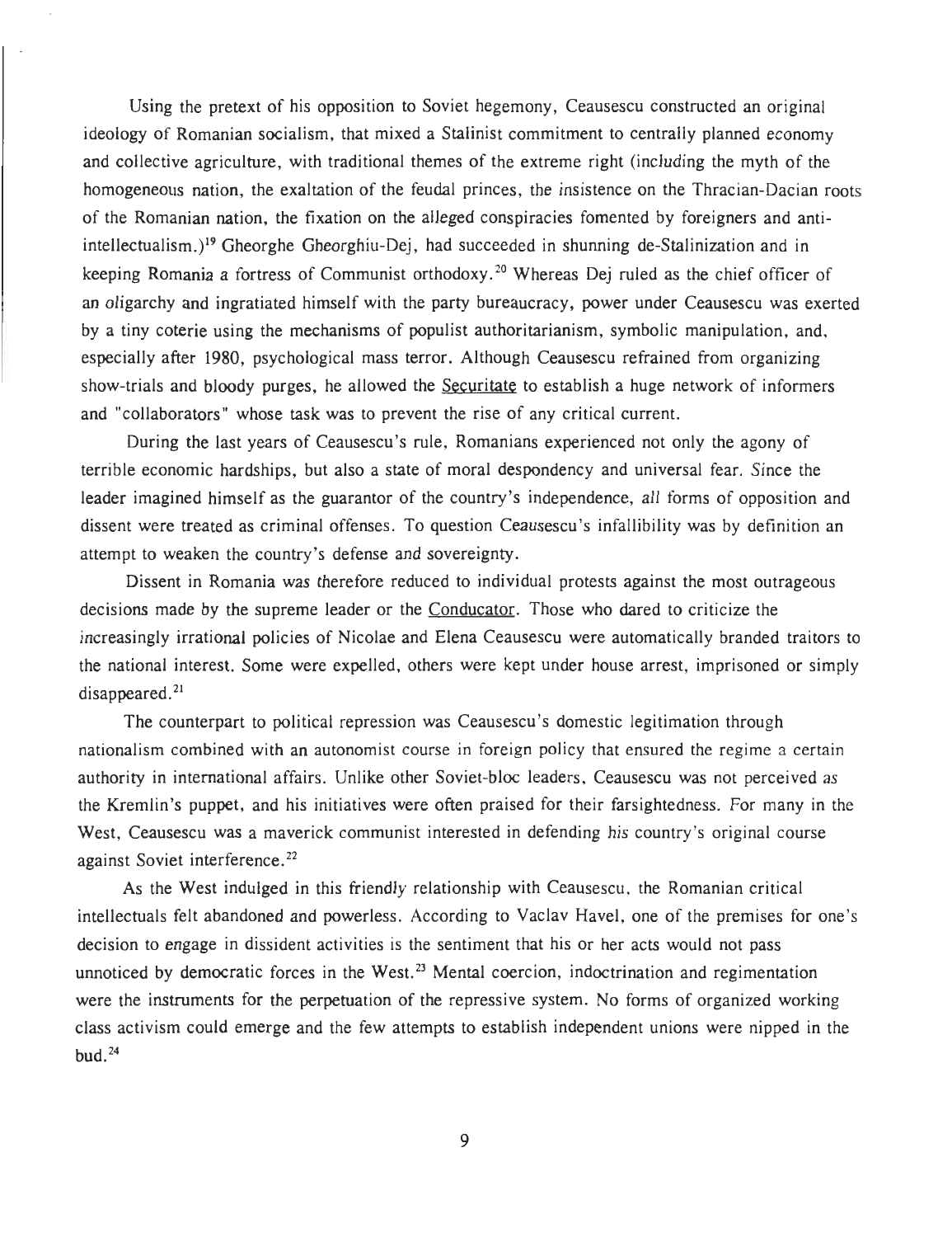If in the first stage of Ceausescu's rule, he simulated tolerance for "creative" Marxism and permitted cultural experimentation, the situation changed dramatically after visits to China and North Korea in 1971. Following that trip, Ceausescu engaged in a mini-cultural revolution with disastrous consequences for Romania's spiritual life. Many of the country's brightest intellectuals emigrated or defected. Others withdrew in internal emigration, refusing to participate in the official pageants.

A vocal group of authors, however, endorsed the chauvinistic harangues of the official ideology and thrived as court writers for the Conducator and his wife. The most notorious were Adrian Paunescu, Eugen Barbu and Corneliu Vadim Tudor. These men did not simply vanish after the collapse of the Ceausescu regime. They have re-emerged as champions of a <u>fundamentalist</u> nationalism with racist overtones that simply jettisoned the perfunctory communist veneer of the previous times.<sup>25</sup> After 1989, they could publicly proclaim views they dared only to whisper before. They are now among the most active exponents of the radical ethnocentric constellation whose main targets are the democratic parties and all individuals who have a record of anti-Ceausescu opposition. <sup>26</sup> Following his 1996 electoral defeat and the mounting discontent within his own party, Ion Iliescu moved toward an alliance with the nationalist parties, including a reconciliation with Corneliu Vadim Tudor and his Great Romania Party .

Romanian dissent reflected the peculiarities the country's political culture under communism . First, with the exception of Albania, no other East European country experienced such an uninterrupted exercise of Stalinist repression. Second, the destruction of the national intelligentsia in the 1950's went perhaps further in intensity and cruelty than in other countries: the explanation lies in the excruciating inferiority complex of the Romanian communists who tried to outdo Stalin himself in their endeavor to impose the new order. Third, the national communist propaganda stirred responsive chords among many Romanian intellectuals who accepted or even volunteered to join the RCP in the 1960s and  $70s$ . <sup>27</sup>

Certain groups and associations, however, did challenge the party's ideological monopoly. One example was the Writers' Union, an institution traditionally described as a Stalinist instrument devised in order to establish full control over literature. After 1971, the Union remained one of the very few institutions that allowed for meaningful debates on issues pertaining to ideology . The conflict within the Union between the nationalist Stalinists and the liberal Westernizers was actually a political struggle.<sup>28</sup> The former faction enjoyed full party support. The latter had to pay lip service to the official dogmas, while repudiating their most grotesque and pernicious consequences. The last Writers' Union congress tolerated by Ceausescu took place in 1981 and resulted in an unviable compromise between the two groups: the liberals realized their impotence and retreated in what they called "resistance through culture." Later, when conditions became unbearable, some of them engaged in open dissident activities .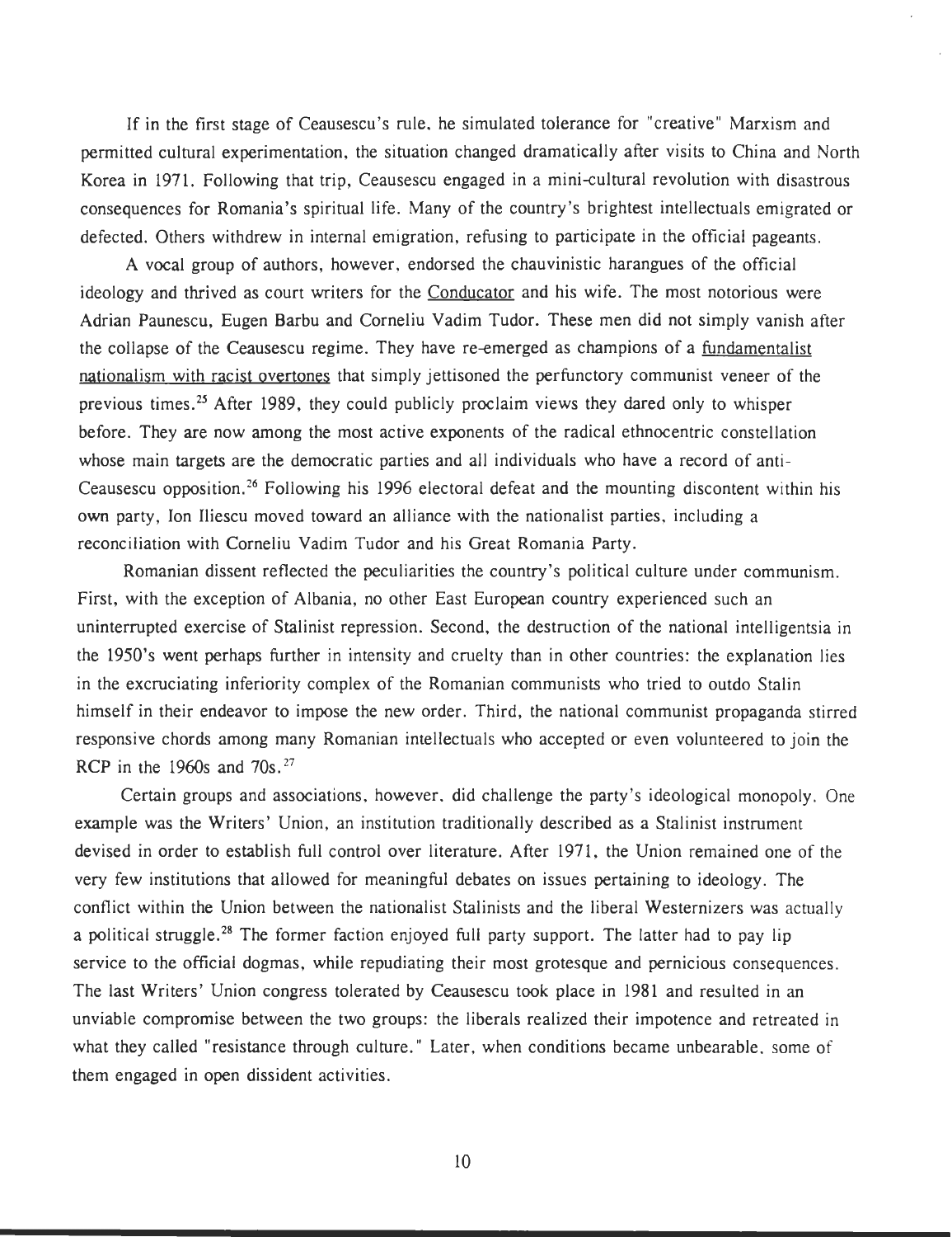#### Ceausescu's December

The more personalist and authoritarian Ceausescu's leadership methods, the less inclined he was to accept any form of collective leadership. During the 1970s, he completely dislodged the political faction that had helped him to establish himself as the absolute leader of the party . All significant personnel appointments were decided by Elena Ceausescu and her most obedient servant. Central Committee Secretary Emil Bobu.<sup>29</sup> In the meantime, the couple's youngest son, Nicu. became a candidate member of the Political Executive Committee and head of the party organization in Sibiu County in Transylvania. Although notorious for his egregious life-style, Nicu was apparently groomed to succeed his father.

As the party became paralyzed, there was no support for the general secretary other than his seemingly faithful Securitate.<sup>30</sup> Headed by General Iulian Vlad, a professional policeman with no ideological convictions, this institution carried out Ceausescu's Draconian orders. At the same time, it appears now, the chiefs of the secret police were profoundly aware of the prospects for a popular explosion. The most clear indication that the proverbial patience of the Romanians had come to an end occurred in Brasov, the country's second largest city, in November 1987, when thousands of workers protested the plummeting living standards, ransacked the party headquarters and chanted anti-Ceausescu and anti-communist slogans.<sup>31</sup>

In 1989 Ceausescu realized that unless he intensified his repressive policy, the whole edifice of what he called the "multilaterally developed socialist society" would immediately and ingloriously crumble . Gorbachev's political reforms and their impact on the other bloc countries made the Romanian dictator and his clique increasingly nervous. On various occasions Ceausescu proffered undisguised criticism of perestroika, which he called "a right-wing deviation" within world communism.<sup>32</sup> As a reformist trend was taking shape in Eastern Europe, Ceausescu allied himself with stalwarts of Brezhnevism like Erich Honecker, Todor Zhivkov, and Milos Jakes. An antireformist alliance was formed between these diehard neo-Stalinists who understood that the winds of change that Gorbachev had unleashed would force them out of power .

Emboldened by Gorbachev's policy of glasnost, some Romanians took the risk of criticizing Ceausescu publicly . In March 1989 six party veterans addressed Ceausescu in an open letter , denouncing his excesses, his erratic economic policies, and the general deterioration of Romania's international image. The authors were not partisans of Western-style pluralism. None of these figures enjoyed popular support, but they were well known within the party bureaucracy, and that was what mattered. Ceausescu reacted furiously to the letter and placed the authors under house arrest. Their refusal to recant showed the limits of Ceausescu's power.<sup>33</sup>

Altogether, Ceausescu's power--impregnable at first glance--was falling apart. Detested by the population, isolated internationally, living in his own world of delusions and fantasies, the aging leader could not understand what was happening to communism. He considered Gorbachev the arch-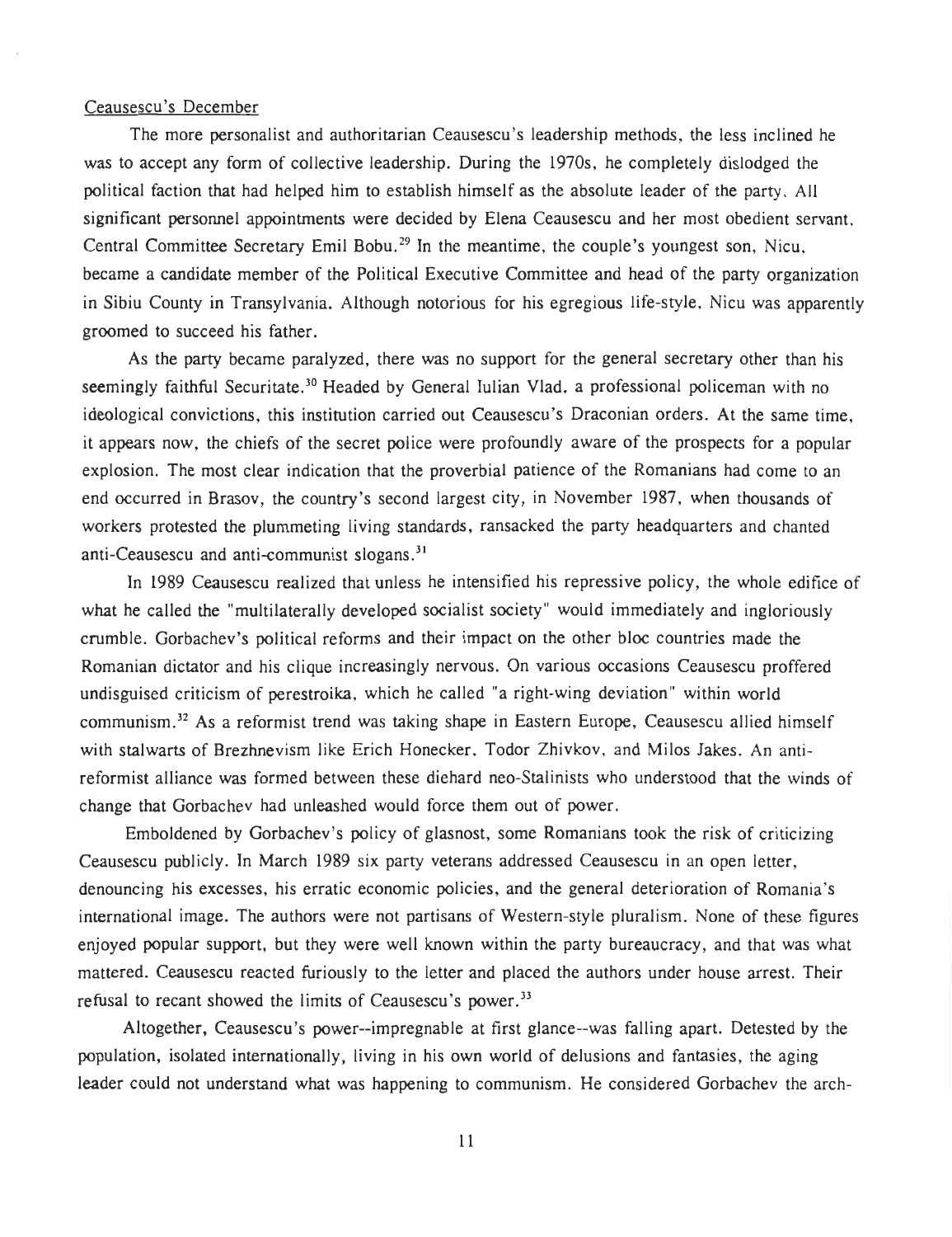traitor to Leninist ideals and tried to mobilize an international neo-Stalinist coalition . In August 1989, he was so irritated with the formation of a Solidarity-run government in Poland that he proposed a Warsaw Pact intervention in that country. Every day the Romanian media highlighted the dangers of reformism and "de-ideologization." But breathtaking events were occurring in the other Warsaw Pact countries and Romanians were perfectly aware of them. Despite the regime's absolute control of the media, most Romanians were listening to Western broadcasts and watching Bulgarian , Hungarian, Yugoslav and Soviet TV. Videotapes were circulating underground with footage of the revolutionary changes in Poland, Hungary, East Germany, Czechoslovakia and Bulgaria. Young Romanians knew that even the armed-to-the-teeth East German police did not dare to fire against peaceful demonstrators.<sup>34</sup>

An adamant Stalinist, Ceausescu returned to his first ideological love, his master's theory of socialism within one country, and readied to turn Romania into a perfectly closed fortress, immune to the corrupting revisionist ideas that had destroyed the Bolshevik legacy. In November 1989, the Fourteenth Congress of the Romanian Communist Party took place, and Ceausescu was enthusiastically, i. e., mechanically, reelected general secretary.

Conceived as a demonstration of force and a gesture of defiance to Gorbachev and his followers, the congress showed only Ceausescu's fatal alienation from the Romanian nation he claimed to represent. It became clear that far from accepting any limitation of his power, the leader was determined to fight with infinite obstinacy to carry out what he thought to be his mission in Romanian history . **3 5**

During his last month of life Ceausescu's psychological features--an all-consuming sense of predestination, a failure to listen to other viewpoints, an immense vanity that made him blind to otherwise unmistakable signals of social unrest, but also an extreme perseverance, steadfastness and self-confidence--reached their climax. He desperately believed in his own star and refused to admit that a reenactment of his most brilliant performance as a statesman--the August 1968 denunciation of the Warsaw Pact invasion of Czechoslovakia--had become impossible. No foreign power was interested in occupying Romania.<sup>36</sup> Deprived of either internationalist or nationalist demagogic alibis, Ceausescu had no cards to play but violent repression against all protest.

The writing, however, was on the wall for Nicolae Ceausescu and his regime. On 16 December 1989 a demonstration took place in Timisoara when the police tried to evict Laszlo Tokes , a Hungarian Protestant pastor, from his parish house. When the protesters refused to disperse, the police and the army opened fire. The next day thousands took to the streets with anti-dictatorial slogans, and a carnage followed. Western radio stations were informed about the massacre in Timisoara, and all Romanians realized that Ceausescu was ready to engage in total warfare agains t non-violent and unarmed demonstrators. At that moment there was no return for Ceausescu : to accept the demands of the Timisoara protesters would have only shown how fragile his power was .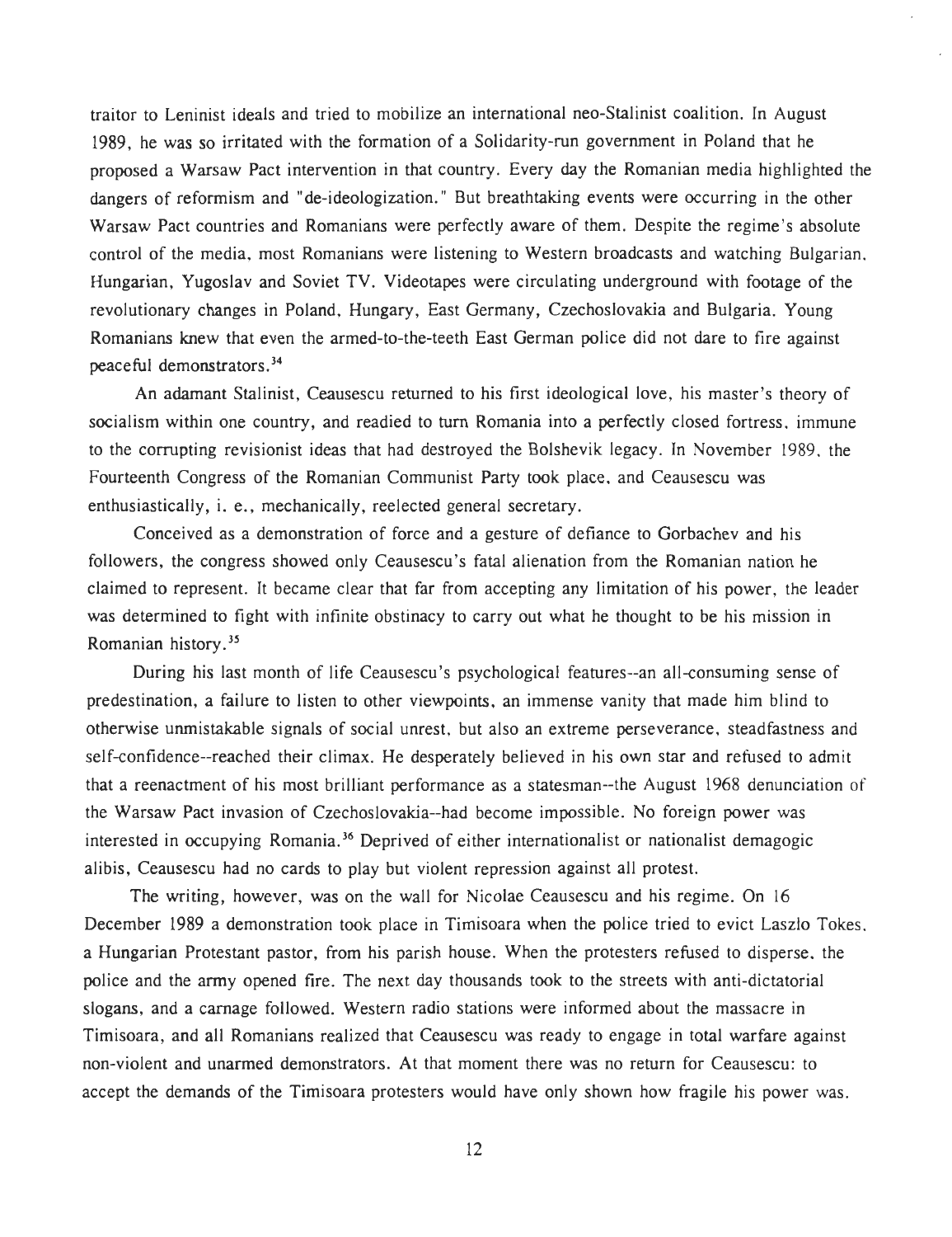Instead, he preferred to do what other Soviet-bloc leaders had avoided: he used force in an attempt to quell the unrest.

Ceausescu underestimated the danger and left the country on 18 December for a state visit to Iran. On 20 December, when he returned, he delivered an extremely provocative televised speech , and the next day he ordered a mass rally to endorse his intransigent opposition to reforms . On that occasion, however, Romanians refused to follow their leader's behest. Tens of thousands booed Ceausescu in the Palace Square in front of the Central Committee building. For once, they abandoned their fear and interrupted the dictator's oratorical performance. Although Ceausescu tried to accommodate the crowd, it was too late. Television had revealed his stupefaction and confusion. People saw that he was losing control. That same night, protesting students were massacred in the University Square, and the next morning a huge gathering took place in the Palace Square. The crowd stormed the Central Committee building, and Ceausescu and his wife fled from its roof by helicopter.

The story of Ceausescu's flight and his subsequent capture, secret trial, and execution on Christmas day remains to be clarified.<sup>37</sup> There are enough puzzling elements in it to make the official explanations provided by Ceausescu's successors more than suspicious. For instance, who selected the judges and who wrote the indictment against the Ceausescus? Why was it necessary to have the leader and his wife executed when it was obvious that no serious threat coming from their loyalists was jeopardizing the new power?<sup>38</sup> One thing is now clear: once Ceausescu left the Central Committee building, a vacuum of power was created that was swiftly filled in by representatives of the disaffected party apparatus, representatives of the army, and a few exponents of the rebellious masses.<sup>39</sup> As no organized unofficial opposition to Ceausescu had been allowed to exist, this was not surprising. The post-revolutionary crisis, however, was determined by the growing chasm between the pluralist demands of the rapidly growing civil and political society, on the one hand, and the reluctance of the new leaders to accept them on the other . For Iliescu and his associates, the creation of political parties fully committed to the establishment of a liberal democracy and the elimination of the former apparatchiks from key control positions appeared as a personal threat. During the first year in power, they defended their hegemonic positions by resorting to manipulation, corruption and coercion.

#### **A Capricious Transition**

## The Resurgence of Politics

After the revolutionary upheaval that swept away the Ceausescu dictatorship in December 1989, Romanians rapidly discovered the flavor of politics. For the first time in forty-five years the people could enjoy unfettered freedom of expression, criticize the new leaders, and organize independent associations and parties. But the bureaucracy was not ready to capitulate and engineered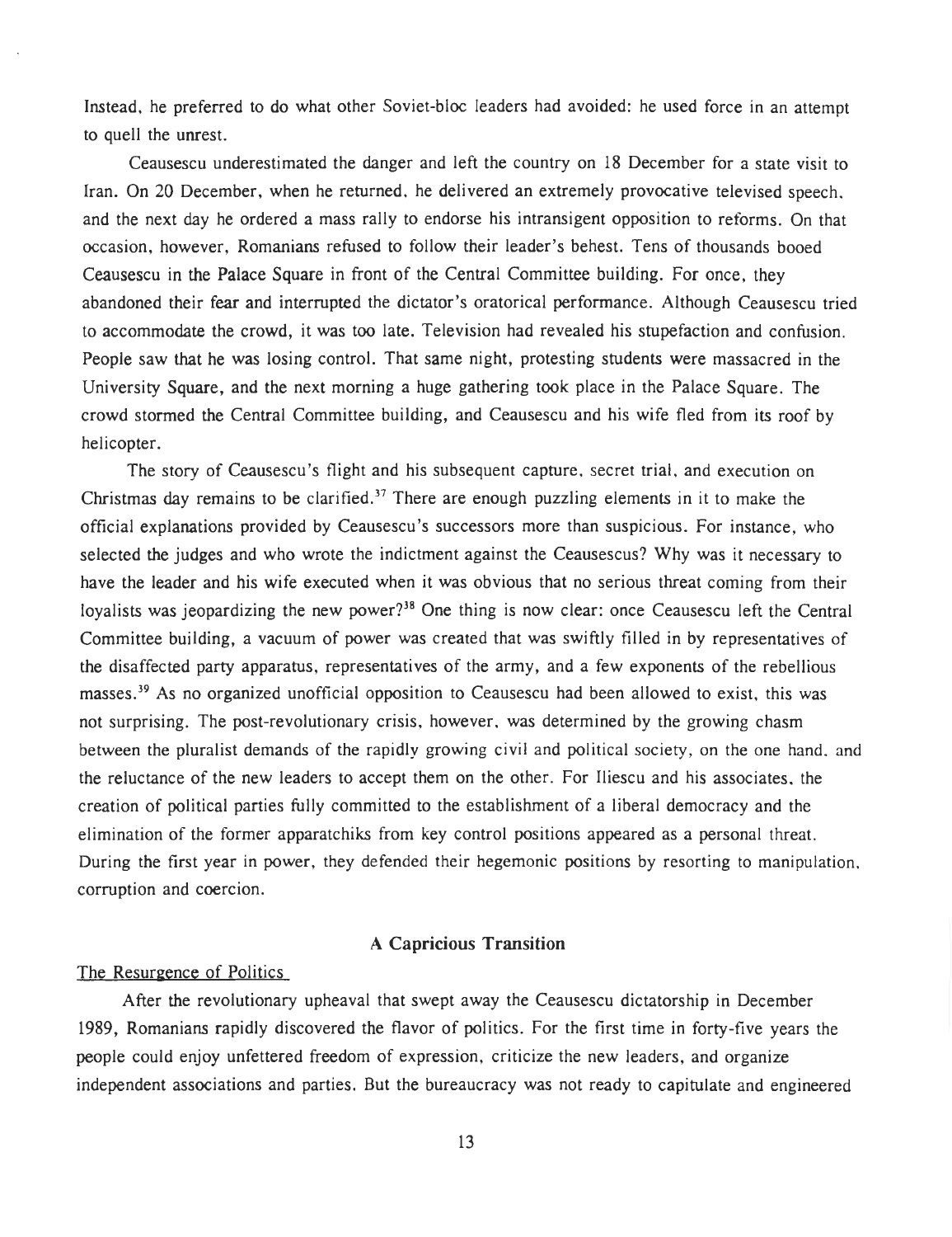an astute survival strategy. Thus, immediately after the revolution the National Salvation Front was formed.

The Front's first statement announced its commitment to democratic principles, including the multiparty system and the need to organize free elections as soon as possible . The Front claimed to represent a decisive break with the detested Communist regime.<sup>40</sup> The RCP disappeared without a trace from the country's political life. Most of the 3.8 million party members lacked any emotional or ideological identification with the leadership. The NSF's announcement of the transition to a pluralist system was therefore welcomed and trusted. This was precisely one of the sources of the political tensions that followed: the contrast between the NSF's official pluralist pledges and its practical authoritarian actions. Allegedly trans-ideological, the Front was in reality a movement of bureaucratic retrenchment whose initial main ideologue, Silviu Brucan, insisted on its integrative function. For Brucan, as long as the NSF allowed internal factionalism, there was no need for a competition of political parties .

The legitimacy crisis of the new regime was linked to the troubled circumstances of its birth. During their trial, the Ceausescus challenged their judges and accused Romania's new leaders of treason and an anti-constitutional putsch . The NSF Council justified the summary execution by invoking reasons of revolutionary expediency. But many Romanians doubted this explanation and suspected that the purpose of this frame-up, with defense lawyers being more vituperative of their clients than the prosecutor, was to eliminate the dictator and his wife as potentially embarrassing witnesses in an inevitable trial of the RCP.

Pseudo-justice was summarily carried out in order to prevent true political justice.<sup>41</sup> Since such an occurrence would have involved an indictment of the very system that made possible the Ceausescu phenomenon, the organizers of the secret trial preferred to transfer all the guilt to the two defendants and to silence them as soon as possible. In this sense, Romania's new leaders chose the worst of all alternatives; tyrannicide pretending to be law. By attempting to keep the revolution pure. they sullied it.<sup>42</sup> With the benefit of hindsight, one can say that the summary execution of Ceausescu was a sacrificial ritual that allowed the bureaucratic apparatus to maintain its position .

As for the composition of the new leadership, informed analysts were immediately struck by the emergence of Communist veterans and apparatchiks to prominent positions.**<sup>43</sup>** Because of Iliescu's past, it was difficult to see him as the symbol of the anti-totalitarian revolutionary fervor of the youth. Somebody else had to be handpicked to play this role. Born in 1946, the new prime minister, Petre Roman, had no revolutionary credentials except that together with thousands of other Romanians he had participated in the December 22, 1989 seizure of the Central Committee building.<sup>44</sup> The young Roman could not invoke a single moment of his past when he had raised his voice in solidarity with the harassed dissidents. Fluent in French and Spanish, holding a doctoral degree from the Polytechnical School in Toulouse, Roman was supposed to provide the new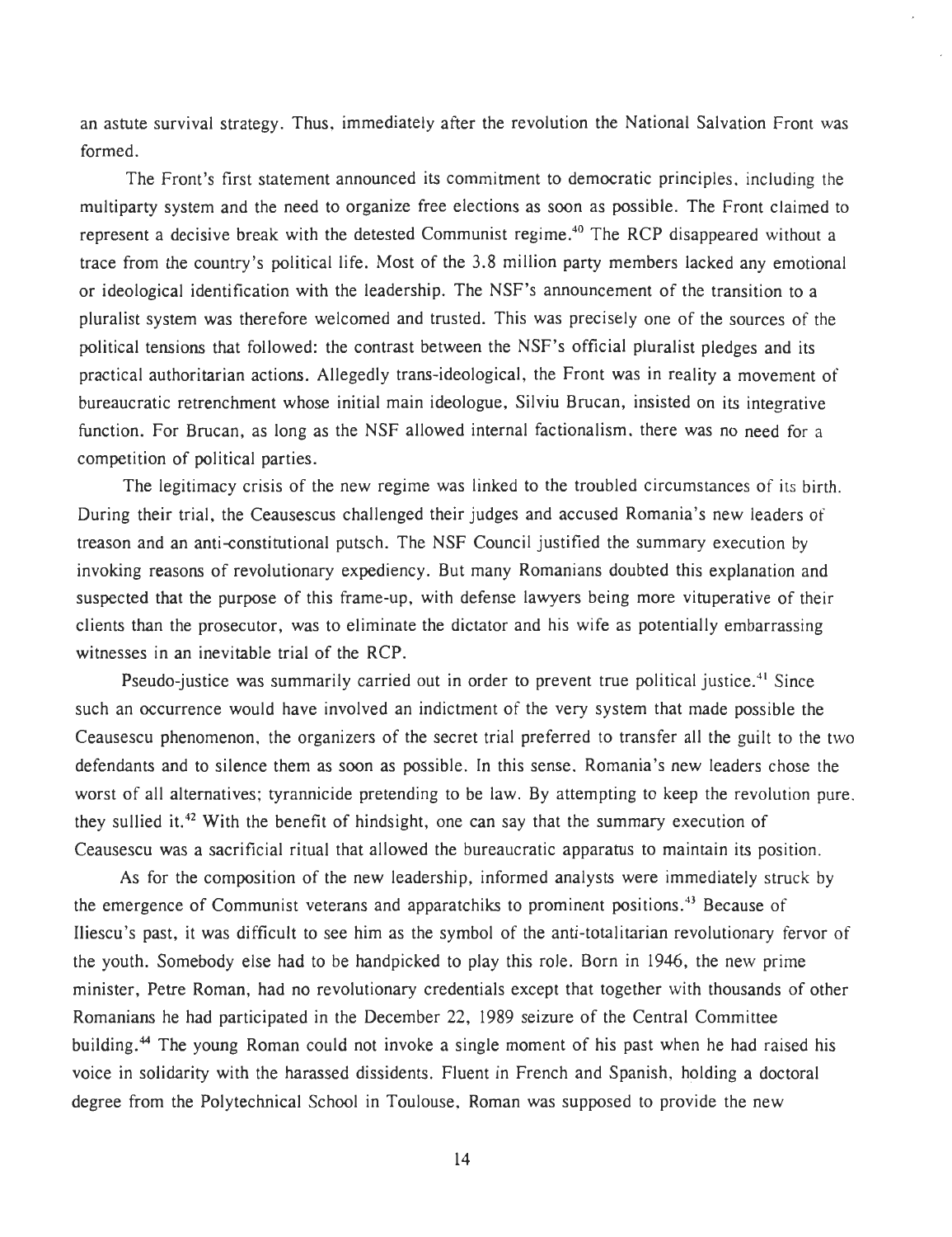leadership with a badly needed European veneer . Unlike Iliescu and Roman, Silviu Brucan (who was born in 1916) could invoke a dissident past. The same was true for Dumitru Mazilu, the fourth most visible member of the NSF leadership . A former international-law professor, he had criticized the abysmal human-rights record of Ceausescu's government in a special report prepared in 1988 for the United Nations Human Rights Commission.<sup>45</sup>

To placate charges of a Communist plot to seize the still inchoate power, the NSF leaders decided to co-opt in the larger Council a number of well-known oppositional figures. On 12 January 1990, a demonstration took place in Bucharest, where Iliescu, Roman, and Mazilu were accused of trying to preserve the Communist system. Under the pressure of the crowd, the three announced the decision to ban the RCP. Mazilu engaged in a dialogue with the demonstrators that seemed to be an attempt to undermine Iliescu's authority . One day later, Romania Libera, the country's most outspoken daily newspaper, published unknown data about Mazilu's political biography.<sup>46</sup> Upset by these revelations, Mazilu resigned and the NSF leadership remained in the hands of the Iliescu - Roman-Brucan troika .

Several other elements contributed to the political radicalization of the Romanians . One was the rapid constitution of political parties. During the first days after Ceausescu's overthrow, the National Peasant and the National Liberal parties were formed. The National Peasant Party merged with a recently created Christian Democratic formation and became the National Peasant Christian and Democratic Party (PNTCD), headed by Corneliu Coposu, a survivor of Romania's Stalinist jails and one of the closest associates of Iuliu Maniu, the historical leader of the National Peasant Party who had died in the Sighet prison in the early 1950's.<sup>47</sup> The Social Democratic Party, the third of the traditional democratic parties in Romania, re-emerged under the leadership of engineer Sergiu Cunescu .

It seemed that in several weeks. Romania had experienced an extraordinary leap from the political numbness of Ceausescu's years to the frenzy of a vivid and dramatic public life. Also in 1990, the nationalist forces formed their own movement, called Vatra Romaneasca (Romanian Hearth), whose political arm, the PUNR, was created in 1991. Benefitting from Iliescu's and Roman's tolerance, Vadim Tudor started to publish his weekly Romania mare in 1990 and formed a namesake party in 1991. As for the opposition, in 1992, it formed its own bloc, the Democratic Convention, whose backbone was the PNTCD. Endless strife among oppositional figures led to the fragmentation of the Liberal Party into several groups with little electoral support. In 1991, the Civic Alliance Party (PAC) was formed under the leadership of prominent intellectual Nicolae Manolescu . Its political platform was inspired by civic and liberal values. A part of the Democratic Convention during the 1992 elections, PAC broke with the oppositional bloc in 1994.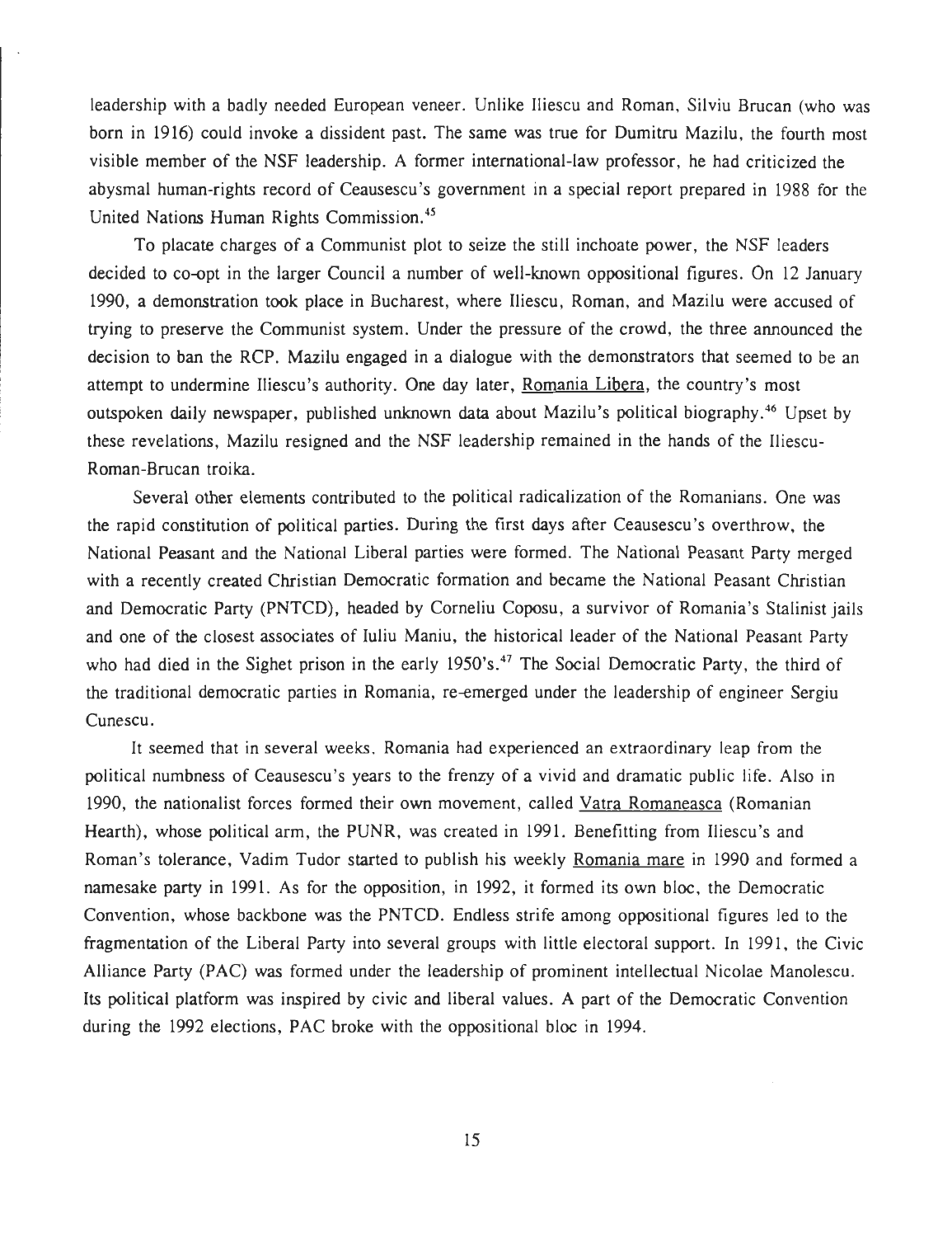#### **Political Polarization**

### Problematic Pluralism

The hallmark of Romania's first stage of the transition was a blend of authoritarianism , paternalism, and embryonic political processes that kept the bureaucracy in positions of economic and institutional power and diminished the political influence of the opposition. The chief instruments for the conservation of this state of affairs were : (a) the political apparatus grouped around Ion Iliescu within first the National Salvation Front (NSF) and then, after the split with Petre Roman' <sup>s</sup> group, the Democratic National Salvation Front (DNSF), currently the PDSR ; (b) the alliance between the state economic bureaucracy and parts of the new business elite; (c) the governmentcontrolled national television; (d) the Romanian Service of Information (Serviciul Roman de Informatii - SRI), the Presidential Protection Service, and other secret police branches: and (e) several nationalist-populist movements and parties, whose extremism helped create the image of Iliescu's "centrist" position. Instead of a well-constituted and properly functioning system of political parties, Romania 's public space was dominated by a self-styled version of majoritarianism fayorable to the sweeping embourgeoisment of the nomenklatura (the formation of a financially omnipotent class of business mafiosi) and the predictable conversion of its political domination into economic supremacy. $48$ 

The peculiarities of Romania's exit from communism were thus caused by enduring authoritarianism, a profound moral crisis that affected negatively the development of civil society, reluctant privatization, and the beleaguered and factionalized status of the democratic forces.<sup>49</sup> Only by connecting these elements in a comprehensive analytic framework can sense be made of the results of the September-October 1992 parliamentary and presidential elections . Ion Iliescu was reaffirmed by over 60 per cent of the Romanians voters as their president, and his political formation. the Democratic National Salvation Front (DNSF), with only 40,000 members, received 28 percent of the vote, constituting the parliament's largest faction. The Election Law, under which the 1990 and 1992 elections were conducted, was adopted in 1990 . Elections in May 1990 led to the formation of a bicameral parliament, comprised of an Assembly of Deputies and a Senate. The parliament also functioned as the Constituent Assembly until a new Constitution was adopted in 1991. In 1992, a new parliament was elected, with the Assembly of Deputies renamed the Chamber of Deputies. By that time, the NSF had split in two. One faction calling itself the DNSF was directly associated with President Iliescu and advocated leftist values,. Later renamed the Party of Social Democracy in Romania, it won a plurality of votes and formed a coalition government with two nationalist parties , a neo-communist group and its own satellite called the Democratic Agrarian Party . Roman's National Salvation Front, later renamed the Democratic Party fared poorly, receiving only 10.39 percent of the vote. Most of the votes for the Democratic Convention went to the PNTCD and to the Hungarian Democratic Union.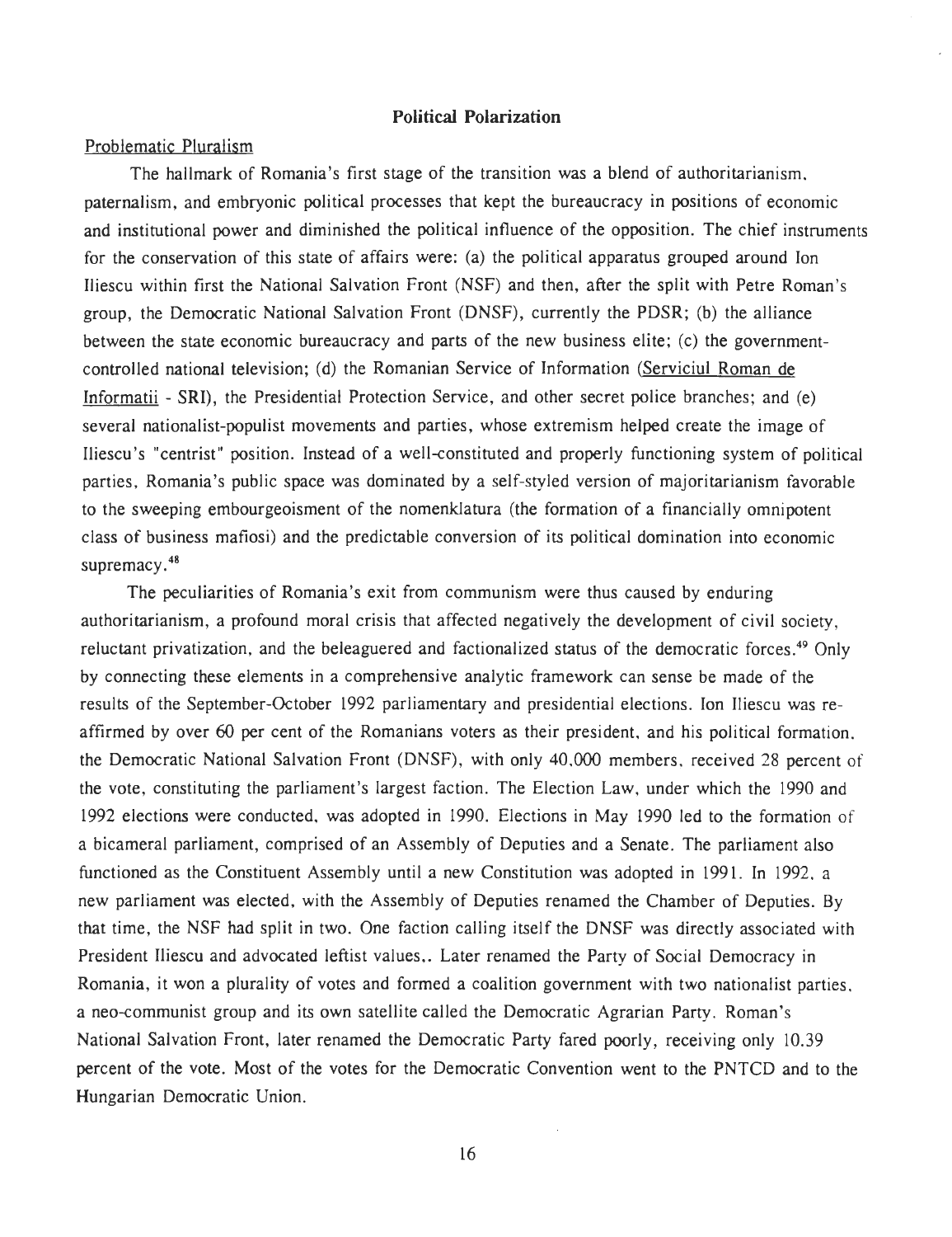Together with the nationalist parties, the DNSF (now PDSR) represented almost half of Romania's voting population: in other words, almost half of the Romanians perceived sweeping reforms as more threatening than a continuation of the inefficient Iliescu regime. This hostility to radical privatization of the economy and flirtation with the chauvinistic parties was the main strategy pursued by the Iliescu regime prior to 1995. In 1995, the private sector share of industrial production was only about 12 percent. It was only as a result of the 1996 elections that Romania eventually engaged in a full-fledged process of privatizing its economy.<sup>50</sup>

During the 1992 election, an improvised, under-staffed and predominantly urban-oriented campaign failed to generate the long-expected electoral landslide on the Democratic Convention' <sup>s</sup> behalf. Disarticulated and plagued by inner factionalism, with personal interests and vanities often prevailing over long-term goals and preventing a dynamic convergence of efforts, the opposition did not make the breakthrough meant to completely alter the existing "rules of the game." With about 20 percent support in the parliamentary elections, and with Emil Constantinescu, its presidentia <sup>l</sup> candidate, receiving less than 40 percent, the Convention did not succeed in articulating a forceful alternative strategy. The main reason for the Convention's partial defeat in 1992 was linked to its exaggerated emphasis on ideological themes, primarily anti-communism and the restoration of monarchy, in a country where all ideologies have lost their galvanizing power.<sup>51</sup>

Until 1996, Iliescu's was able to cater precisely to the fears, neuroses and phobias among Romania's industrial workers, peasants in the less developed regions, and retired population. He persuaded them that the transition would be less painful if effected gradually by "true patriots" like him, rather than the oppositional Westernizers, allegedly intent upon restoring big land estates and "selling the country out" to multinational corporations . The DNSF (PDSR) and the fundamentalist parties used all the populist stereotypes to instill among Romanians a sense of panic about the Democratic Convention's possible victory. Anti-intellectualism, anti-Westernism, anti-capitalism and flaming nationalism were used to ensure Iliescu's electoral triumph and preserve a structure of power still intimately linked to the authoritarian legacy of Ceausescuism .

Under Ion Iliescu, the real center of power was located in the presidential Cotroceni palace rather than in the government or in the two parliamentary chambers. But the political struggle went on and the role of the democratic parties and civic movements continued to grow .

#### The Rise of Civil Society

No less important an element for the opening of the public space had been the swift reconstitution of the Romanian civil society.<sup>52</sup> For those accustomed to seeing Romania as a country without any opposition, this may have come as a surprise. But the truth of the matter was that even under the utterly unfavorable circumstances of the Ceausescu regime, the germs of the civil society managed to survive. By the end of December 1989, these informal nuclei of independent thinking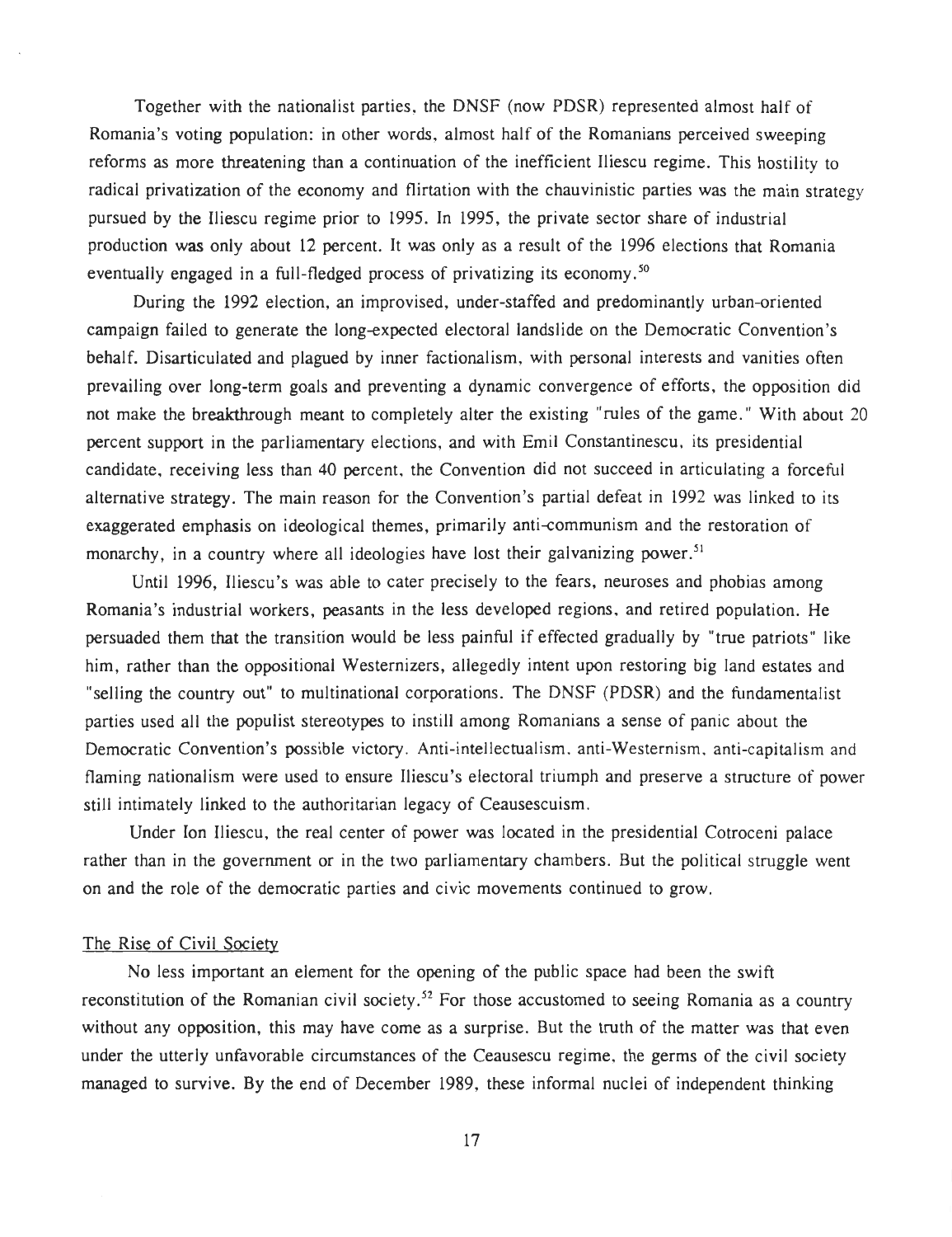coalesced to form the "Group for Social Dialogue," an independent association dedicated to monitoring the government's observance of the democratic process and developing civil society in Romania .

During the first months after the revolution, the "Group"--as it was usually referred to--became the center of a hectic search for alternatives to the official slide into a Romanian version of "neo-Bolshevism. <sup>"53</sup> Its weekly publication, 22, printed exciting reports of the Group's meetings with prominent NSF figures.<sup>54</sup> The major tension within the Group--a tension that would intensify in further months and would lead to its gradual loss of influence--was between those who saw its role as the backbone of an emerging political party (similar to the Network of Free Initiatives in Hungary that led to the forming of the Alliance of Free Democrats in 1989) and those who believed that such a community should situate itself au dessus de la melee (above the whirlwind) and preserve a suprapartisan, neutral status for itself. Initially, the Group played an important role in the crystallization of a critical discourse, the integration of Romania's opposition within East European transnational dissident contacts and the restoration of communicative reason as a foundation for an open society. Later, however, the Group seemed to be increasingly self-enclosed, a sectarian community of self-appointed custodians of the country's spiritual values. This shift was linked to the demoralization of Romania's intelligentsia following the successive electoral defeats of the opposition and the widespread disgust with the restoration trends in Romanian politics .

The difficulties encountered by Romania's emerging civil society during the first stage of the transition (1990-91) were linked to the NSF's hegemonic ambitions and its refusal to radically dismantle the Securitate. The much-decried "neo-Bolshevism" of the NSF's ruling team was less an ideological preference than a matter of authoritarian political style . On the one hand, there was the Front, whose political options were often described as "neo-Communist." On the other hand, there were the opposition parties and nascent civic initiatives from below . Among the latter, most active was the Students' League, the Romanian Helsinki Citizens' Initiative, several human rights groups, and the Timisoara Society .

The Hungarian minority formed its own political parties grouped within an alliance called the Hungarian Democratic Union of Romania (Uniunea Democrata Maghiara din Romania--UDMR). The honorary chairman of the UDMR has been, from the beginning, Bishop Laszlo Tokes. In agreement with the other democratic forces, the UDMR advocated the rapid dismantling of the repressive structures and the establishment of a state of law that would guarantee and protect equal rights to all citizens. They also called for the restoration of Hungarian educational and cultural facilities suppressed by the Ceausescu regime.<sup>55</sup>

The first stage of the transition was predominately confrontational. The opposition could barely organize, because of logistical debility and general lack of experience . Its political discourse was not accessible to the population because of the obstacles created by the Front-run government to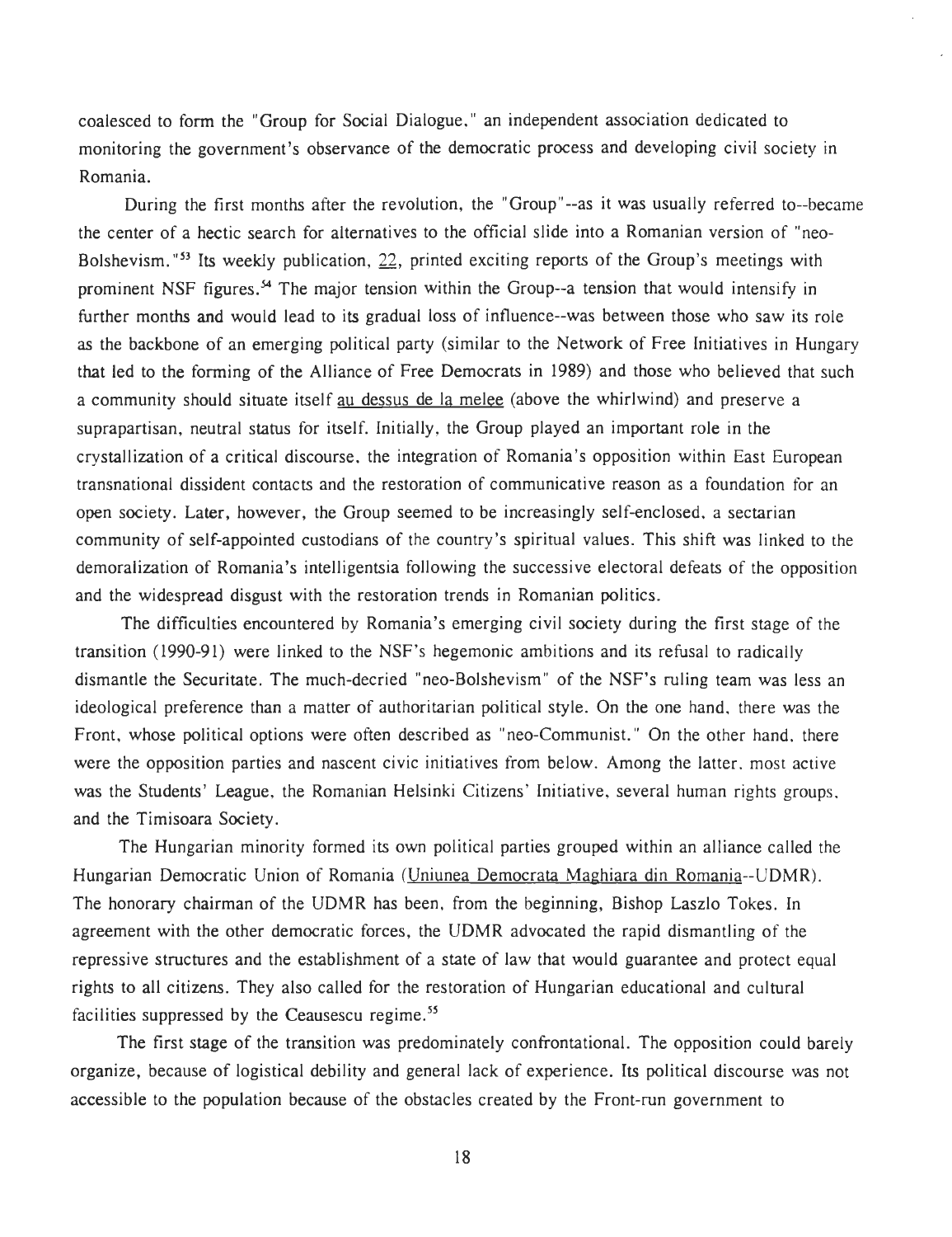television appearances by Iliescu's critics . But discontent in Romania had deep social roots and coul d not be mitigated easily. The Front's aggressive warnings and monopolistic conduct could not but further irritate the revolutionary forces. It was perhaps Iliescu's major illusion that a Romanian version of perestroika would pacify even the most critical groups . To his dismay, instead of decreasing, the democratic ferment continued to gather momentum. The students and the intelligentsia spearheaded this struggle for the fulfillment of the revolution .

The widespread sentiment that the NSF's hidden agenda consisted of the restoration of the old regime without the grotesque outgrowths of Ceausescu's tyranny was not groundless. After all, Romanians knew that the abhorred Securitate had not been truly disbanded.<sup>56</sup> A few of Ceausescu's henchmen were brought to trial only for their participation in the 16-22 December slaughter, not for the role they played in the functioning of one of Europe's most vicious despotic systems since Stalin's death. Instead of purging the administrative apparatus of the servants of the old regime, the NSF had appointed them to key positions. This situation was well known to the Romanians, and it accounted for the growing tensions that were soon to reach an explosive point in the spring of 1990.

Conceived by more or less reconstructed Leninists, the NSF's strategy failed to excite the youth and intelligentsia. It neglected the dynamism of society's self-organization, the force of the collective passions for justice, and the contagious effect of the democratic movements in other Eastern European countries. The Front was living with the illusion that Romanians would accept a simple revamping of the Communist system. On March 11, 1990, the "Proclamation of Timisoara" articulated the political expectations and the values of those who had started the revolution . In effect the real charter of the Romanian revolution, the document emphasized the unequivocally anti-Communist nature of the uprising in December 1989 .

Article 7 of the "Proclamation" questioned the revolutionary bona fides of those who had emerged as the beneficiaries of the upheaval: "Timisoara started the revolution against the entire Communist regime and its entire nomenklatura, and certainly not in order to give an opportunity to a group of anti-Ceausescu dissidents within the RCP to take over the reigns of political power. Their presence at the head of the country makes the death of our heroes senseless ." This was political dynamite in a country still run by former luminaries of the Communist nomenklatura.

To give this view even more poignancy, Article 8 of the "Proclamation" proposed to set guidelines for the elimination of former Communist officials and security police officers from public life for a certain period of time:

We want to propose that the electoral law, for the first three consecutive legislatures ban from every list all former Communist activists and Securitate officers . Their presence in the political life of the country is the major source of the tensions and suspicions that currently torment Romanian society. Until the situation has stabilized and national reconciliation has been achieved it is absolutely necessary that they remain absent from public life.<sup>57</sup>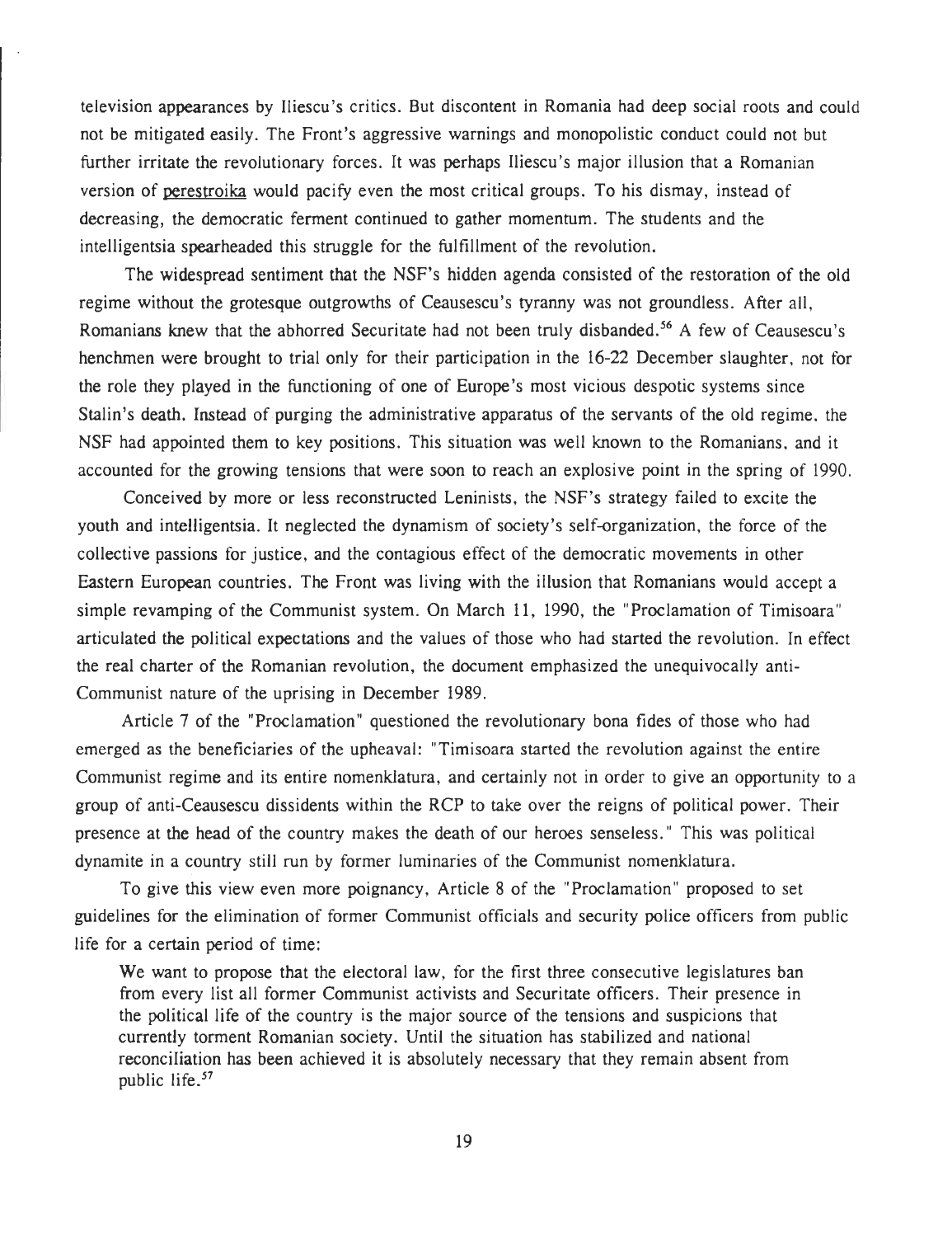Soon thereafter, the "Proclamation" became the rallying point of all democratic forces in Romania.

By the end of April 1990, thousands of students, workers, and intellectuals seized the University Square in Bucharest, where they organized a sit-in to protest the government's refusal to consider the public demands formulated in the "Proclamation." Although the government sent police troops to disband the demonstrators, who had camped in the Square, the around-the-clock demonstration continued until the May 1990 elections.

Another source of tension in the aftermath of Ceausescu's downfall was the growing ethnic conflict in Transylvania regarding the grievances of the Hungarian minority. In March 1990 bloody clashes took place in Tirgu-Mures, and each side blamed the other one for these incidents. Romanian spokesmen deplored the radicalization of the Hungarian political demands, whereas Hungarian activists accused Vatra Romaneasca, allegedly a Romanian cultural initiative, in fact a political movement with nationalist undertones, of having engineered the bloodshed. The government behaved in an erratic way, first playing neutral and then unqualifiedly embracing the  $V<sub>atra</sub>$  approach. This in turn antagonized the Hungarians who spoke of the continuity of Ceausescu's chauvinistic policy and accused the NSF of using nationalism for electoral purposes. Ominously, the Tirgu-Mures incident became the pretext for the reconstitution of a secret police under the name of Romanian Service of Information $38$ 

Following the 1992 elections, Romania's civil society continued to grow, if in a less spectacular way than before. Ecological, women's rights, and gay groups were formed who opposed the intolerant views championed by the nationalist and other parties. Hundreds of NGOs have emerged in Romania's cities, advocating human rights, transparency of legal and government procedures, and ethnic tolerance. One of the most influential among these organizations is the Pro-Democratia movement that has established a dynamic network of seminars and cooperative actions between its branches throughout the country. Other groups have been engaged in watching and reporting persecution of the Roma population as well as police abuses . Contacts with similar groups in East-Central Europe, participation in international initiatives and assistance from Western foundations have helped the new Romanian NGOs become part and parcel of the country's new civic culture.

Several of the civil society initiatives are part of the Democratic Convention, including the Association of the Former Political Prisoners, the Civic Alliance, the monarchist "Romania Viitoare " Movement and the Ecological Party. As the archives remain strictly controlled by the government, civic initiatives have been launched to preserve the memory of the victims of the communist regime .

#### **The Revolution Completed?**

## Romania's Post-Communist Dilemmas; An Overview

The often convulsive and paradoxical regime transformation in post-1989 Romania cannot be thoroughly grasped and analyzed unless understood in the context of the communist political culture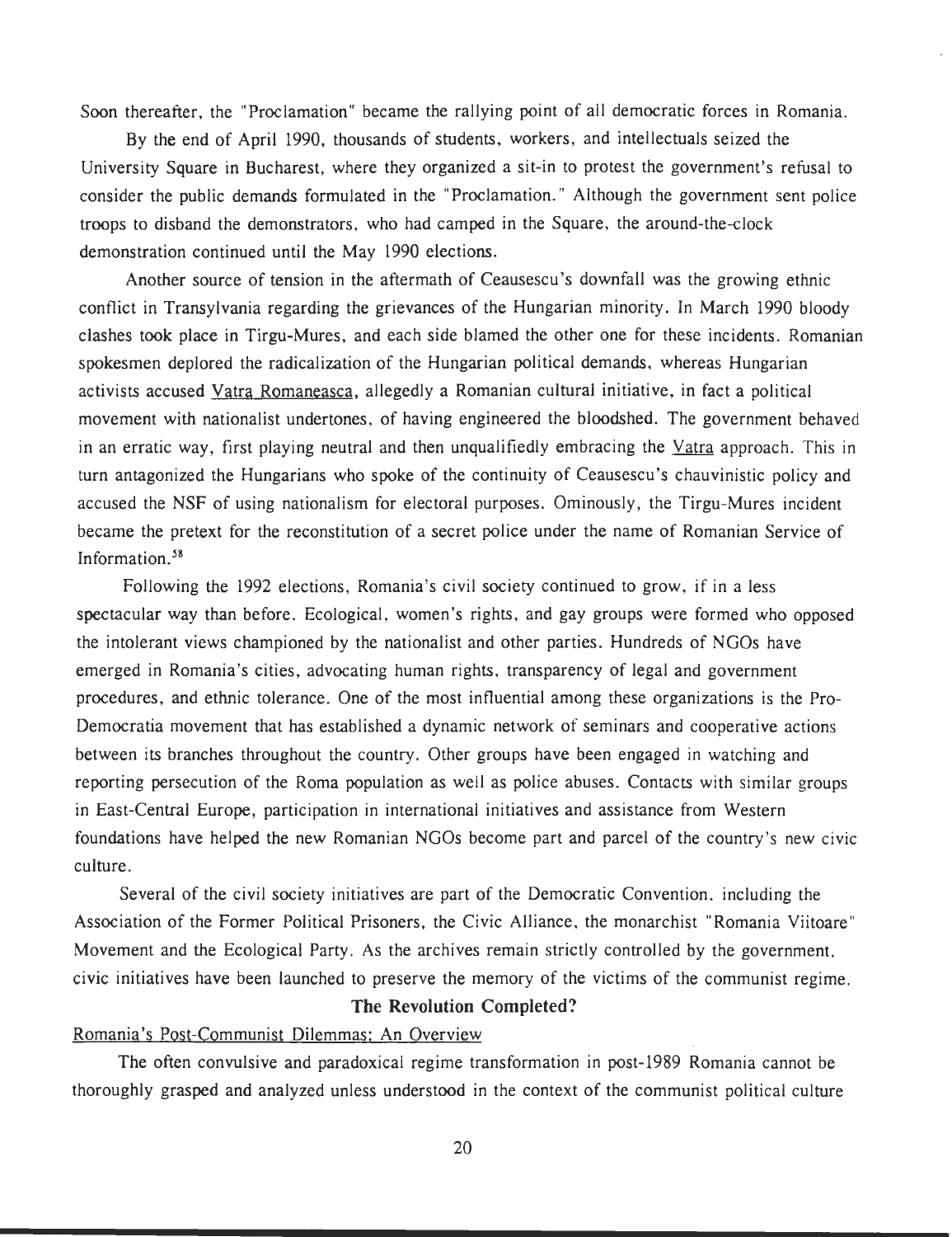in that country. Although subsiding, the lingering climate of distrust, deception and fear can be seen as a prolongation of the authoritarian patterns of leadership and domination exerted by the ruling elite in previous decades.<sup>59</sup> Indeed, the nature of Romania's post-1989 regime cannot be fully understood without reference to the cultural and political legacies of the past (both communist and precommunist) .

At least initially, a "third way" approach was dominant among the ruling party's strategists.<sup>60</sup> Many of the opportunities created by the legal framework fashioned between 1990 and 1992 were missed. Confrontational, rather than consensual strategies represented the dominant note of Romanian politics: thus, the ruling party (the PDSR) governed for a couple of years in alliance with radical nationalist and leftist-populist formations.<sup>61</sup> The oppositional main force, the Democratic Convention, dominated by the National Peasant Christian and Democratic Party (PNTCD) , denounced president Iliescu as a "crypto-communist." This diagnosis has been endorsed by other oppositional formations, situated outside the Convention (Roman's Democratic Party, the Civic Alliance Party, the Hungarian Democratic Union). The accuracy of "neo" or "crypto" communist designations is doubtful, however. Ion Iliescu, like Slobodan Milosevic in Serbia, Algirdas Brazauskas in Lithuania, or Kiro Gligorov in Macedonia, is a populist leader whose ideological commitment to Leninism has long since disappeared. As president, Iliescu exhibited residual forms of authoritarian behavior, resistance to full marketization, and attachment to the professed egalitarian values of state socialism. $62$ 

Until the November 1996 elections, Romania's transition was beset by the absence of a resolute break with the bureaucratic-centralistic and strongly etatistic traditions inherited from Leninism. The dismantlement of the old bureaucratic structures had been wavering and often inconclusive. One of Iliescu's former advisors described the process as "spontaneous transition" and suggested that it responded to the political interests of the industrial managerial class.<sup>63</sup> No less symptomatic for the "Bucharest syndrome" of transition was the resurgence of "traditional," pre-World War II political parties, and the revival of a weak, but persistent monarchist trend. Significantly, the most important oppositional party, the PNTCD, headed by veteran politician Corneliu Coposu until his death in November 1995, favored a return to the 1923 Constitution , including the reestablishement of constitutional monarchy (abolished by the Communist diktat in December 1947).<sup>64</sup> In other words, the strongest democratic force in Romania saw the fulfillment of the December 1989 revolution in the complete restoration of the pre-communist political structures. To use Ralf Dahrendorf's concepts, the clash between the Romanian political forces was bearing upon constitutional as well as normal politics.<sup>65</sup> This tension has subsided, however, since the November 1996 elections. Indeed, President Constantinescu has toned down the monarchist rhetoric of the Convention and insists on the need to consolidate existing democratic institutions .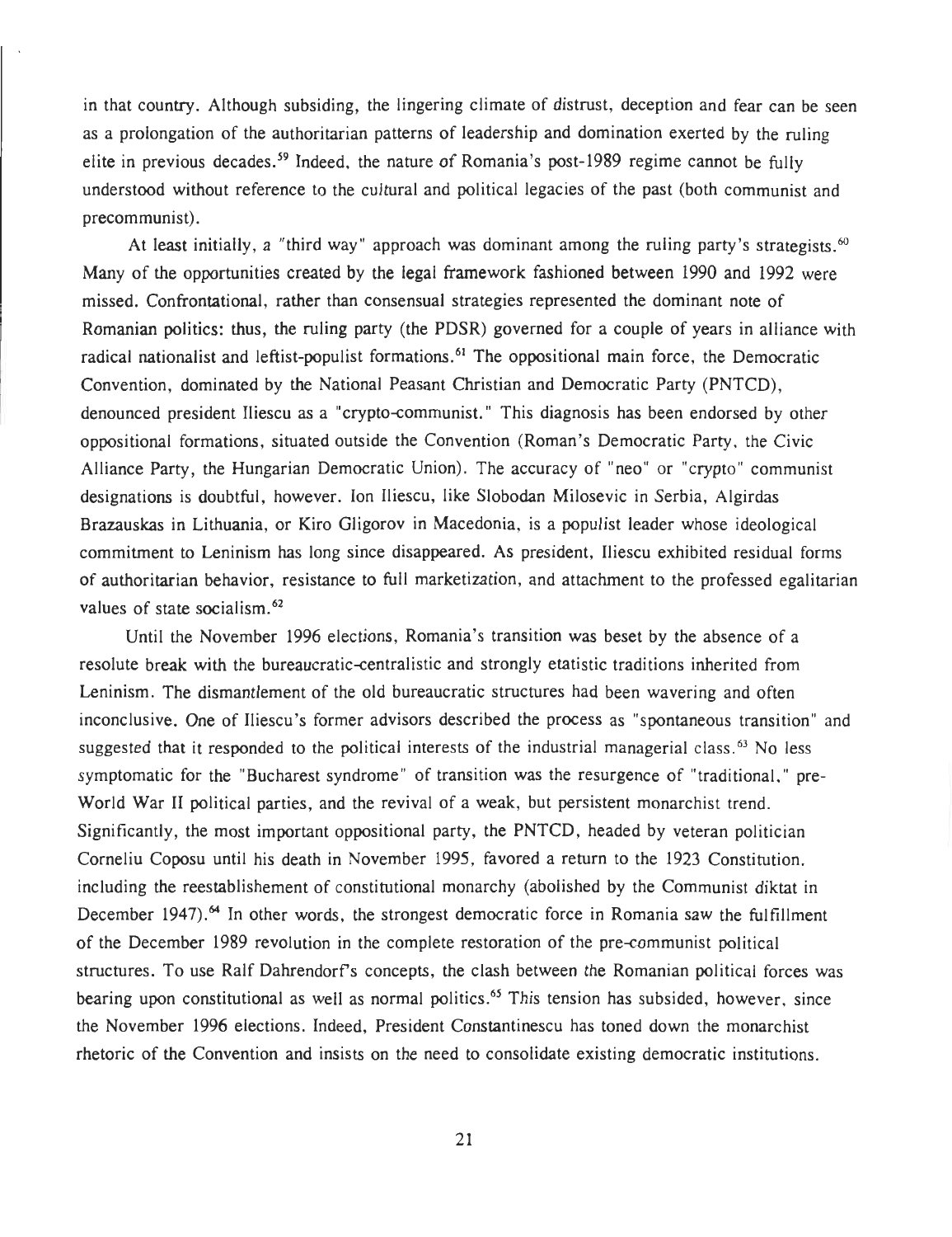The social base of the Iliescu regime was the part of the population emotionally and professionally linked to the economic and social structures inherited from the old regime: primarily the large industrial and ministerial bureaucracies, the former apparatchiks converted into entrepreneurs, and a group of new barons of Romania's emerging private sector, often recruited from the former Communist Youth Union nomenklatura.<sup>66</sup> Given the ubiquitous presence of the Securitate in Ceausescu's Romania and its control over foreign trade companies, it is no surprise to see so many former secret police hacks now thriving as financial and industrial magnates. Under Iliescu, the post-communist secret services continued to directly influence the political process: they organized leaks of information about political personalities, publication of secret police files and surveillance of journalists and other critics of the Iliescu regime.<sup> $67$ </sup> The establishment of public control over the secret services and the ouster of the compromised former Securitate cadres from top positions in these institutions has remained a major topic in the post-Iliescu political debates .

During the first post-communist years, a major problem was the absence of genuine and credible alternatives to Iliescu: there was a "critical opposition," but there was little alternative opposition.<sup>68</sup> While the former president's achievement was "democracy by default, "<sup>69</sup> the opposition excelled in hard-line anti-communist rhetoric, ceaseless calls for decommunization (" a trial of communism"--procesul comunismului), frequent espousal of nationalist themes (especially in its rejection of the Hungarian minority's demands), and lack of genuinely different economic solutions for the country's crisis.

In brief, the climate in Iliescu's Romania was dominated by disenchantment, frustration, malaise, anxiety, and insecurity.<sup>70</sup> Banking on these sentiments, radical nationalist movements emerged, including attempts to reconstruct the Iron Guard, Romania's interwar fascist movement. There have been official attempts to rehabilitate fascist Marshal Ion Antonescu . Members of the government participated in the consecration of monuments to this former pro-Nazi dictator executed in 1946 for crimes against humanity.<sup>71</sup> Leading PDSR politicians have often championed strong nationalist positions, especially regarding rights to native language education for the members of the Hungarian minority.

What anthropologist Robert Hayden has aptly called constitutional nationalism best describes the ideological surrogate prevalent in Ion Iliescu's Romania.<sup>72</sup> In brief, Ion Iliescu's regime symbolized Romanian communism's afterlife: a syncretic combination of simulated pluralism and residual Leninism, lip service to democratic values and nostalgia for bureaucratic authoritarianism . Iliescu's statements notwithstanding, he held deep and never abjured attachments to social egalitarianism, national(ist) collectivism, and statist centralism. Add to this the tentacular growth of economic mafias protected by government institutions and the plundering of national resources by individuals directly connected to the PDSR's top echelons. Instead of a market democracy, post-Ceausescu Romania was a kleptocratic regime with a pluralist facade."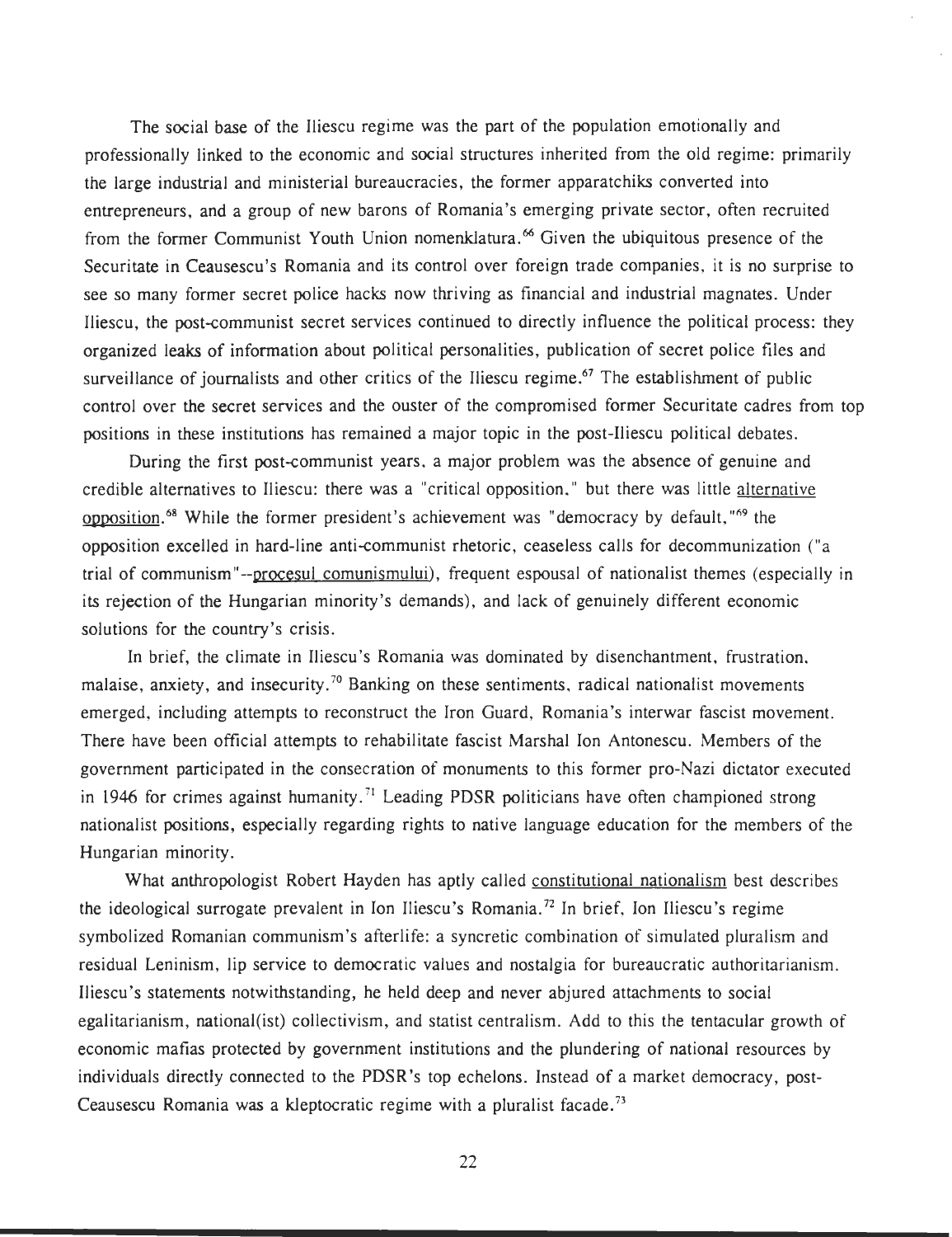The changes inaugurated by the November 1996 elections are therefore revolutionary: they affect all layers of the body politic, as well as the economic infrastructure . One may say that the slogan of the anti-Iliescu demonstrators in the University Square in Bucharest in the Spring of 1990 has finally come true: "The only solution/Another revolution." This second revolution, one should add, has avoided neo-Jacobin, fundamentalist, and vindictive temptations. It is peaceful, procedural, and gradual.

#### Political Polarization or National Reconciliation?

So far, democracy in Romania has achieved a number of undeniable steps. We should therefore examine the half-full part of the proverbial bottle. First, there are competing political parties that articulate their views and address relatively predictable political constituencies . Romania now has a number of non-governmental TV stations, including many local ones and efforts have been made after November 1996 to modernize national television . The independent printed media . among the most vivid in East-Central Europe, can barely reach the countryside or even remote urban areas, primarily because of government control over distribution networks. The economy seems to be recovering and there is a strong commitment of Victor Ciorbea's government to engage in massscale privatization.<sup>74</sup> Demagogic chauvinism and even nostalgia for Ceausescu's times is rampant in the pages of the extremist media, but these publications represent a marginal portion of the press . Romania Mare has lost most of its initial appeal and it has become a simple vehicle for venting Vadim Tudor's hatred of liberal values and personalities. The weekly edited by the neo-Iron Guard "Movement for Romania" (Miscarea) is printed for a small coterie of "true believers" and can barely be found in news kiosks. $75$ 

On the other hand, there are several problems with Romanian-style democracy which one could see as the darker side of the story and which the Constantinescu-Ciorbea administration wil <sup>l</sup> have to deal with. These include: (1) a deeply engrained authoritarian leadership style and a distrust of dialogue; (2) excessive personalization of politics; (3) demagogic uses by the neo-authoritarian, populist parties of economic grievances related to the hardships of privatization; (4) lack of a common vision of the public good; and (5) factionalism and tensions within the governing coalition. The main threats to Romania's democracy are therefore linked to the still low level of civic culture , the fragility of the democratic institutions, the inchoate and provisional nature of the political parties and their ideological preferences, the persistence of a mass psychology of nostalgia for collectivistic forms of social protection and the delays in launching a serious discussion of the country's precommunist and communist experiences . These elements can lead to the rise of Peron-style socia <sup>l</sup> demagogues who claim to offer immediate and simple solutions to complex and intricate issues.<sup>76</sup>

The rhetoric of bellicose ethnic fundamentalism, including a religious Christian Orthodox dimension, could appeal to many dismayed, frustrated and anguished individuals . To prevent the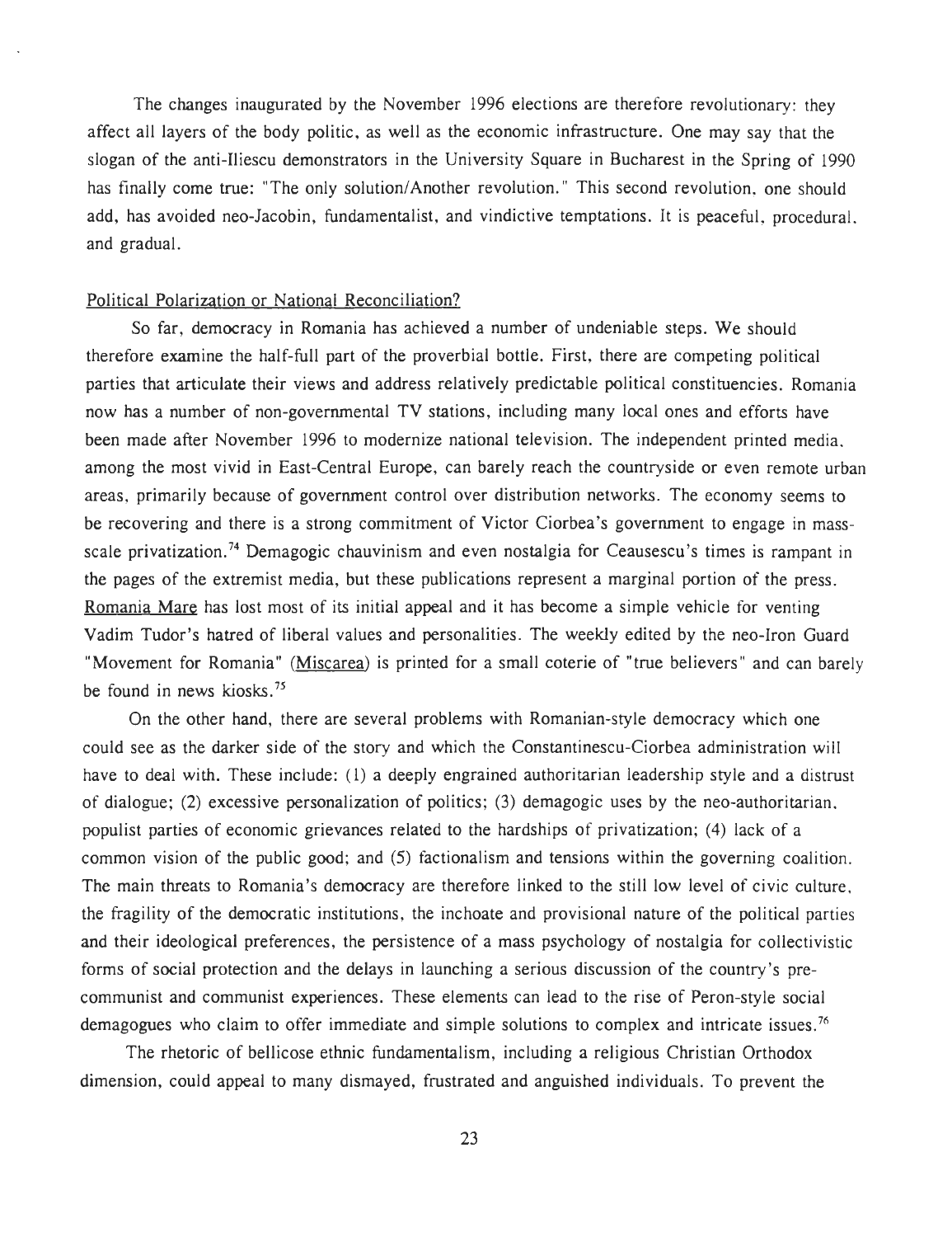fulfillment of such an ethnocratic scenario, democratic forces have to close ranks, establish forms of cooperation and mutual support, overcome distrust and provide the citizens with a sense of their future.

The good news from Romania is that the age of monolithic authoritarian rule is over . Democratic political parties have emerged, although their identities are still quite elusive. Instead of being past-oriented, most of these formations try to articulate the political and social interests and aspirations of various categories of Romanian citizens. It is their task to familiarize Romanians with democracy and to make them understand the virtues of freedom.

In short, by 1996, most of Romania's political actors were aware that the country could not afford to become the pariah of the international community. So, the most likely development was a continuous rapprochement between the two major oppositional forces (CD and PD), an overcoming of their mutual distrust, and the achievement of a governing pact . For this to happen, political forces in Romania needed to go beyond personal animosities and petty allergies and discover the structures of interests and shared values that define genuine party politics . The "national reconciliation " frequently proposed by Iliescu was not possible as long as leaders procrastinated on implementing reforms, the secret police organized provocations, and the Romanian political memory remained hostage to manipulation. In Romania, as in the other post-communist countries, the outcome of the transition depends on the ability of the political elites to realize that trust, truth and tolerance are indispensable ingredients of an open society. In this respect, Romania is not exceptional at all. It simply typifies political, moral and psychological features one could notice in all the other societies long subjected to Leninist experiments in compulsory happiness.

#### Bedrock or Sand?

Nationalism, an affliction that Adam Michnik aptly called the terminal disease of communism . already has been played ad nauseam in Romania. While it is true that national sentiment is strong, there is little reason to believe that it will take aggressive, violent forms . Emil Constantinescu's stand on this issue is rather liberal, and many among his close associates are individuals who have been the targets of the extremist parties' attacks in the past. Romania's democratic engagement as 1996 closed was firm. The latent nature of this democracy, however, remains mysterious: is it a civic-oriented community, based on liberal individualism, or is it rooted in nostalgia for archaic bonds of solidarity and group-defined loyalties? Will Romania accept the major trends of globalization, or will it try to oppose them in the name of vaguely conceived values of "one nation under God"?

After seven years of missed opportunities, institutionalized cynicism, and disgraceful plundering of national resources by those who were supposed to administer them, Romanians voted for renewal. Therefore, this is the country's second chance in one decade to regenerate itself, and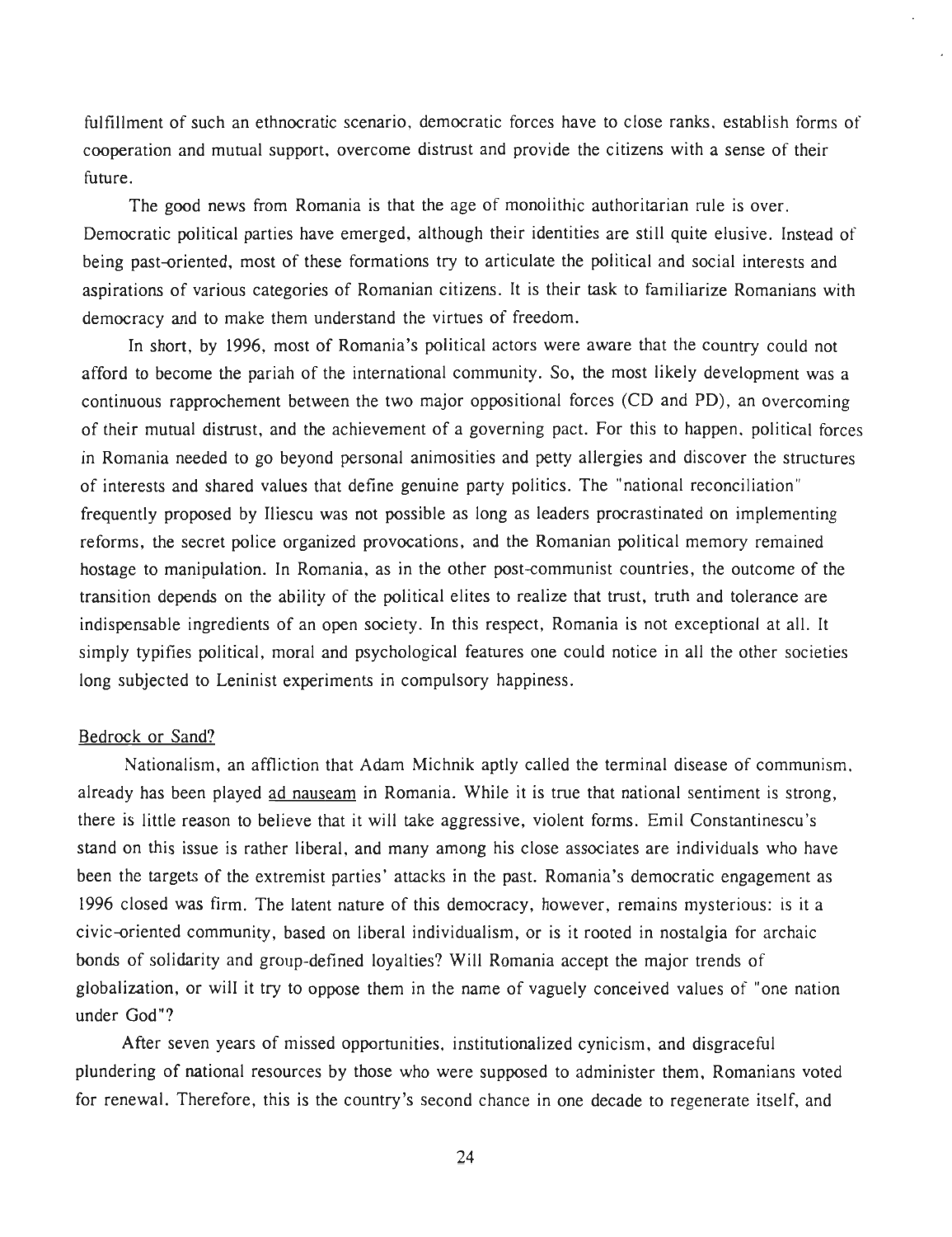while it is by no means certain, it is reasonable to expect that those individuals and parties called to lead will make the best of it and, in fact, succeed. Romania's integration into the Euro-Atlantic structures (e.g. NATO) and its prospects for democratic development depend foremost on the political imagination and moral verticality of its new leaders. Strong tendencies among the educated groups, especially the youth, suggest that Romania has passed a critical threshold . "Balkan-ghosts " stereotypes notwithstanding, no country is forever condemned to repeat its past. And, in the case of Romania, there is something that may constitute a usable past: a collective memory of a fragile but real constitutionalism during the inter-war period; a tradition of anti-totalitarian resistance in the 1940s and 50s; and the recollection of the December 1989 revolution . This is the foundation on which a modern pluralist polity can be constructed provided that Romania's new ruling coalition, which long resembled grains of sand trapped in an ever-turning hour glass, has finally recognized that in politics continuous dialogue and compromise are the cement of democratic power .

August 1997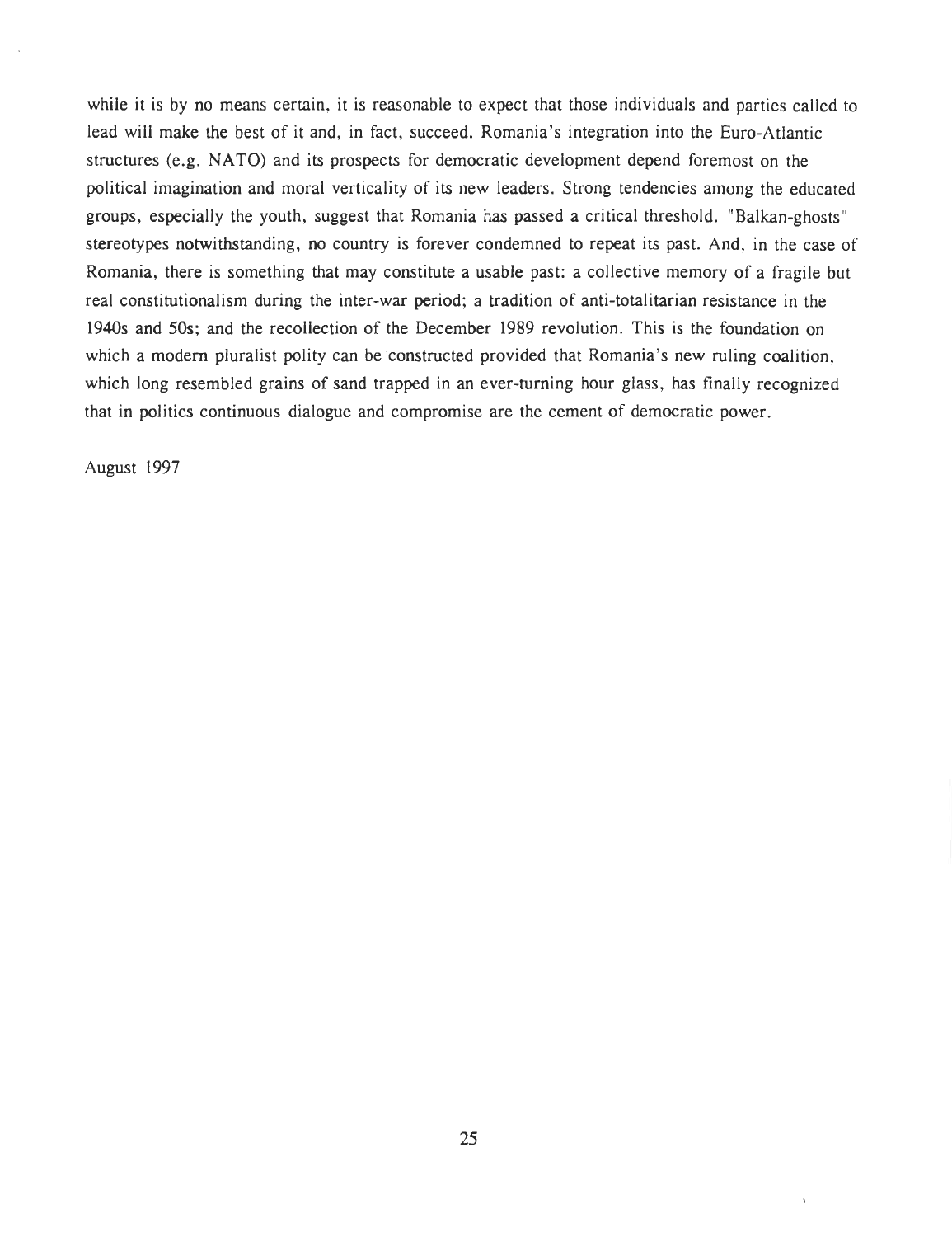#### Endnotes

1 See Vladimir Tismaneanu and Dorin Tudoran, "The Bucharest Syndrome," Journal of Democracy, Vol. 4, No. 1, January 1993, pp. 41-52; H.-R. Patapievici, "Regimul Iliescu: un portret," in his book Politice (Bucharest; Humanitas, 1996), pp. 141-53 .

2 A point emphasized in the New York Times editorial "NATO Plus Three," July 9, 1997. For the results of the 1996 elections, see Carl Ek, "Romania's New Government: Politics, Polices, and Relations with the United States," Congressional Research Service Report for Congress, April 10, 1997 and Michael Shafir, "Opting for Political Change, " Transition, Vol. 2, No. 26, December 27, 1996, pp. 12-16.

<sup>3</sup> **See Stelian Tanase, Revolutia**ca esec: Elite si societate (Iasi: Editura Polirom, 1996) .

4 **See** Vladimir **Tismaneanu,** "Romanian exceptionalism? Democracy, ethnocracy, and uncertain pluralism in post-Ceausescu Romania," in Karen Dawisha and Bruce Parrott, eds., Politics, Power, and the Struggle for Democracy in South-Eastern Europe (Cambridge, UK and New York: Cambridge University Press, 1997), pp. 403-51.

5 Magureanu resigned in May 1997 and is currently engaged in political consulting. His successor is one of Presiden t Constantinescu's close associates, Calin Georgescu, a member of the Liberal Party . At the same time, Constantinescu has kept general Ioan Talpes, a former Iliescu advisor, as head of the Service of Foreign Intelligence (Serviciul de Informatii Externe- SIE). The restructuirng of the intelligence agencies remains one of the most urgent and difficult tasks of the new administration. During my interview with Magureanu in January 1997 he insisted on his loyalty to the new government and denied having been Iliescu's supporter for the last part of the Iliescu presidency .

6 This enduring feature of Romania's political culture was examined by Michael Shafir in his important book Romania : Politics, Economics and Society (Boulder: Lynne Rienner, 1985).

7 The hierarchy of the Romanian Orthodox Church has consistently claimed the privileged status of "national church " and opposed ideas and practices of democracy and tolerance. See Gabriel Andreescu, "Principala amenintare la adresa democratiei: Ierarhia Bisericii Ortodoxe Romane," 22, No. 26, July 1-7, 1997, p. 5.

8 See Jacques Rupnik, "The Politics of Transition," in International Institute for Democracy and Electoral Assistance (IDEA), Democracy in Romania: Assessment Mission Report, Stockholm, Sweden, Capacity Building Series, 1/97, p. 25. 9 I could **anticipate this split during** my conversations with Iosif Boda in Bucharest, January 1997 .

10 See Michael Turner, "The Political Inclusion of Romanian Illiberal Parties," paper presented at the AAAS <sup>S</sup> Convention, Washington, DC, October 26-28, 1995. Excellent profiles of the Romanian political parties appeared during 1994-95 in Sfera politicii, a monthly journal of political analysis published in Bucharest.

11 See the interview with Tudor Mohora, the PSM's secretary in charge of propaganda, Flacara, No. 91, September 1-7, 1992. In the early 1980's, Mohora served as President of the Union of Communist Students' Associations .

12 This is the case with one of Romania's boldest weeklies, Cuvintul, that has serialized a secret party report prepared in 1967-68 for the rehabilitation of former Politburo member and Justice Minister Lucretiu Patrascanu . executed after <sup>a</sup> pseudo-trial in April 1954. The lay reader is simply lost in the abundance of names and data, and the editors have not provided the needed background information to assess their meaning . The same can be said about the independent daily's Romania libera series of articles on "procesul comunismului" (the trial of communism), where testimonies of victims were published without any attempt to document the institutional and sociological foundations of political repression. One should praise therefore the new monthly Dosarele istoriei which, in addition to Sfera politicii, has tried to provide readers with first-hand documents and unbiased political and historical analysis .

13 For an outstanding analysis of this refusal to examine objectively the role of the extreme right in Romania's history , see Alexandra Laignel-Lavastine, "Historiographies paralleles en Roumanie: Nazisme et stalinisme a l'epreuve des archives--Remarques sur les enjeux d'une comparaison," unpublished ms.

14 That Ceausescu was personally an admirer of Stalin's model of socialism appeared clearly in his off-the-record statements to Ken Auchincloss of Newsweek in 1988. See Gail Kligman, "When Abortion is Banned: The Politics of Reproduction in Ceausescu's Romania," a report for the National Council for Soviet and East European Research, 1992, p. 51 .

15 Personal interviews with former Political Executive Committee members Stefan Andrei and Dumitru Popescu (Bucharest, June 1994); also Stelian Tanase's interviews with other top Nomenklatura figures (1995-96) . It came as a surprise to me when Stefan Andrei confessed that he and other more "enlightened" members of the top party echelons were **banking on Ceausescu's youngest son Nicu to succeed the ailing dictator.** For them, Nicu represented the lesser evil, compared to the much-feared and detested Elena. Ironically, by the end of his presidential mandate Ion Iliescu appeared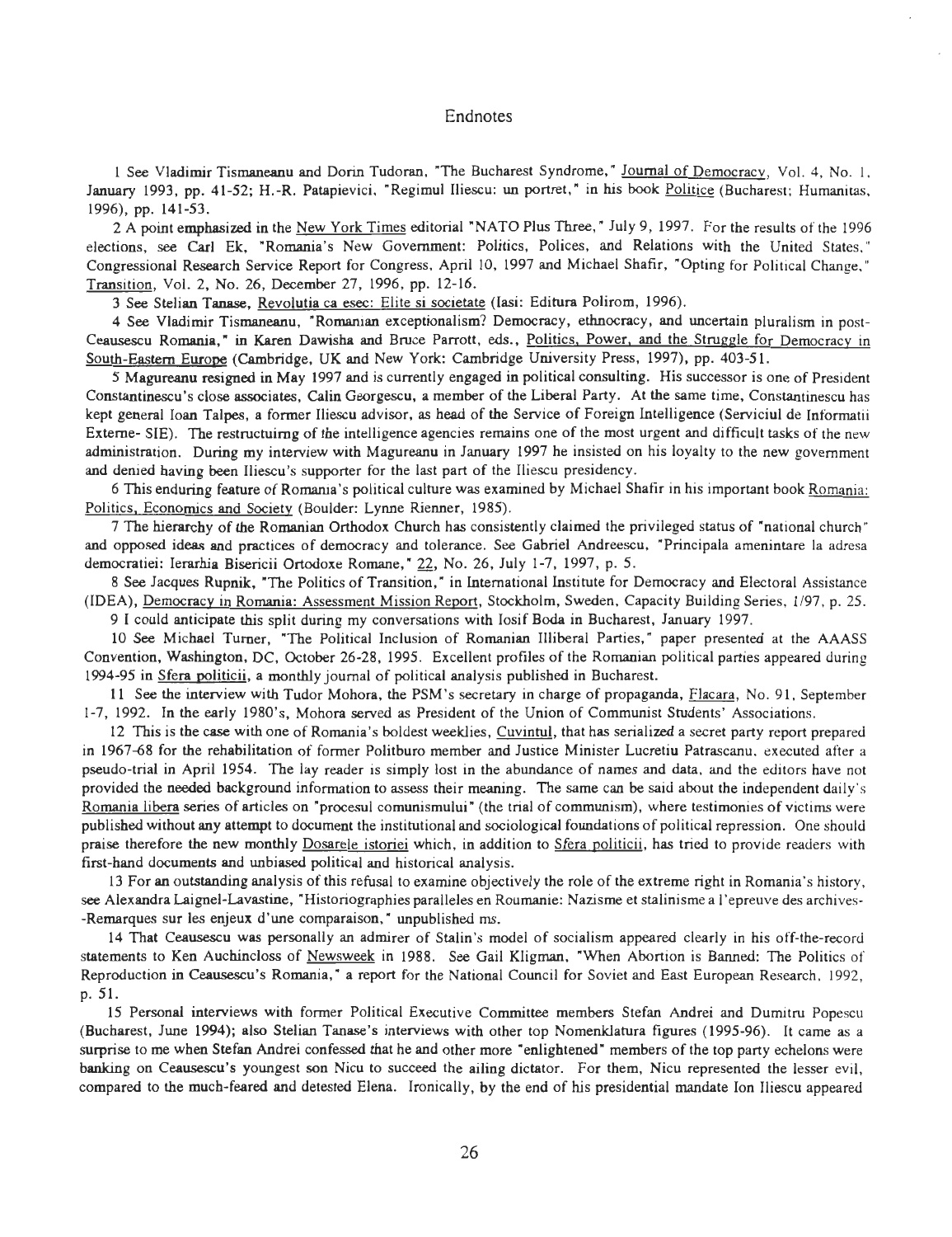to many Romanians alienated from the population and unable to accept the pressing need for political and economic reforms. Personal interviews in Bucharest, January 1997.

16 A fact often deplored by Iliescu and other Gorbachevites.

17 See my book Fantoma lui Gheorghiu-Dej (Bucharest: Editura Univers, 1995) .

18 After 1971, Iliescu served as Timis county secretary for propaganda and culture, first secretary of the Iasi RCP committee, chairman of the State Committee for Water resources (with ministerial tank), and, between 1984-89, director of the Technical Publishing House in Bucharest. Between 1971-79 he continued to serve as candidate member of the Political Executive Committee and remained a Central Committee member until 1984 . Never fully involved in the various anti-Ceausescu "Old Guard" conversation groups, Iliescu maintained contacts with disgruntled apparatchiks and ideologues . It was during the 1980s that he established a relationship with Virgil Magureanu: Iliescu wrote an essay for a volume edited by Magureanu which came out from the Political Publishing House in 1985. See Virgil Magureanu, ed., Puterea politica si sistemul social (Bucharest; Editura politica, 1985), pp. 175-210.

19 An outstanding exploration of the cultural reverberations of Ceausescuism is Catherine Verdery's National Ideology Under State Socialism (Berkeley: University of California Press, 1991). For analyses of Romania's political system under Ceausescu, see Mary Ellen Fischer, Nicolae Ceausescu: A Study in Political Leadership (Boulder and London: Lynne Rienner, 1989); Michael Shafir, Romania: Politics, Economics, and Society (Boulder: Lynne Rienner, 1985); and Vladimir Tismaneanu, "Personal Power and Political Crisis in Romania," Government and Opposition (London), Vol . 24, Spring 1989, pp. 177-198.

20 For analyses of the Dej period, see Kenneth Jowitt, Revolutionary Breakthroughs and National Development: The Case of Romania (Berkeley: University of California Press, 1971) and Vladimir Tismaneanu, "The Tragicomedy of Romanian Communism," in Ferenc Feher and Andrew Arato, eds ., Crisis and Reform in Eastern Europe (New Brunswick : Transaction Publishers, 1991), pp. 121-174.

21 The case of writer Paul Goma, who in 1977 organized a human rights movement is more than telling with regard to the fate of Romania's dissidents . After countless harassments and attempted bribes, Goma was forced to exile in France . Significantly, Goma still lives in French exile, although most of his books were published in Romania after December 1989. The publication in 1997 of Goma's three volumes of diaries generated strong polemics among Romanian intellectuals: on the one hand, there were those who praised Goma for his moral intransigence, on the other there were many who justified their past compromises in the name of the need to preserve cultural values.

22 See Harry G. Barnes, Jr., "Impressions on Romania," David Funderburk, "Relations Between the United States and Romania during the First Half of the 1980's," and Nastor Ratesh, "The Rise and Fall of a Special Relationship," in Paul D. Quinlan, ed., The United States and Romania: American-Romanian Relations during the Twentieth Century (Woodland Hills, CA.: American-Romanian Academy of Arts and Sciences, 1988).

23 See Vaclav Havel, "The Power of the Powerless," in Vaclav Havel et al., The Power of the Powerless: Citizens against the State in Central-Eastern Europe (Armonk, N.Y. : M .E . Sharpe, 1990), pp . 23-96.

24 The officially proclaimed ideals of equality and the myth of the leading role of the working class were contradicted by the egregious lifestye of the presidential family. These values retained however a following among industrial workers such as coal miners which explains both the 1977 working class radicalism in the Jiu Valley and the manipulation of the miners' anger by the Iliescu regime in its attempts to topple the democratic opposition (June 1990) and the market-oriented reforms initiated by the Roman government (September 1991) .

25 Eugen Barbu died in 1992 .

26 The most active publications of the "green left" (or "red right" as this trend is often described, are the weeklies Romania Mare **(run** by Corneliu Vadim Tudor), Europa, and Totusi iubirea (directed by Adrian Paunescu) . For an examination of the extreme nationalist ideology of these publications, see Vladimir Tismaneanu and Mircea Mihaies, "Infamy Restored," East European Reporter, Vol . 5, No. 1, January-February 1992, pp . 25-27.

27 For a remarkable collection of the Romanian dissident texts and testimonials, see the special issue of the monthly Transilvania, No.1-2, 1992 .

28 The struggle was in many points similar to the conflict between the journals Novy Mir and Oktiabr. A point made clear by Verdery **and** implicitly denied by the "White Book of the Securitate . "

29 After the 1989 revolution, Bobu was tried and received a life sentence for his "participation in the genocide of the Romanian nation."

30 I say seemingly because many documents released after December 1989 suggest that the Securitate was fully aware of the all-pervasive discontent and prepared itself for a post-Ceausescu era. Thus, it is not insignificant that Virgil Magureanu, whose anti-Ceausescu views were known to the Securitate, was not arrested but simply assigned to a new job in the province, **and** could travel frequently to Bucharest where he maintained relations with Iliescu .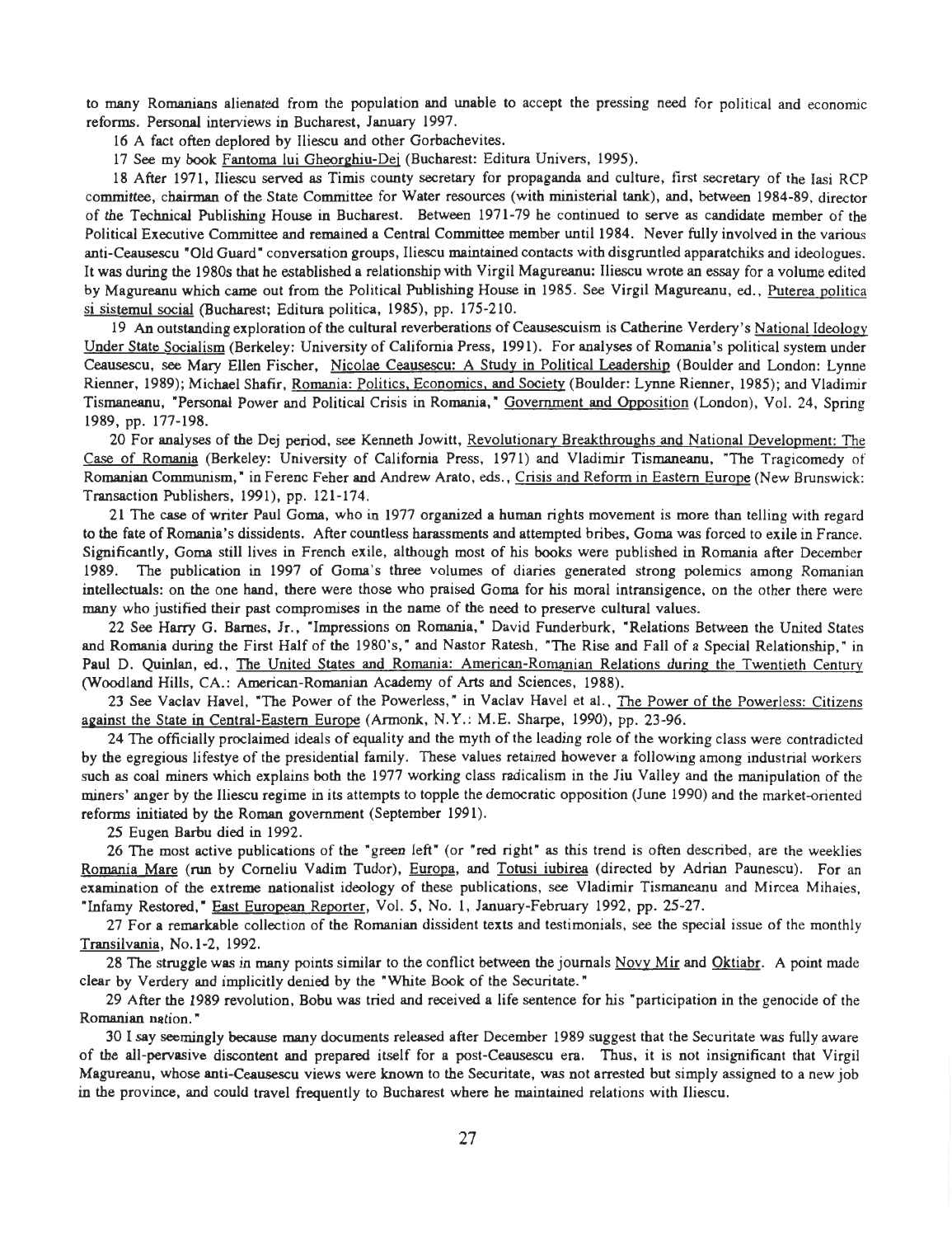31 See Vladimir Tismaneanu, "Tremors in Romania," The New York Times, December 30, 1987 and Mark Almond . Decline Without Fall: Romania under Ceausescu (London: Institute for European Defence and Strategic Studies, 1988).

32 See Michael Shafir, "Eastern Europe's 'Rejectionists'," Radio Free Europe Research, RAD Background Report/121, July 3, 1989, pp. 1-6. During my research in Bucharest I could see the reports prepared for Ceausescu by the RCP International Department regarding the changes in the other East European countries. It results that he was relatively well-informed and his rejection of perestroika was an expression of his lifelong hostility to any form of relaxation and liberalization of the one-party system.

33 See Vladimir Tismaneanu, "The Rebellion of the Old Guard" and the full text of the "Letter of the Six" in East European Reporter, Vol. 3, No. 4, Spring/Summer 1989, pp. 23-25.

34 Personal interviews with participants in the revolutionary uprising conducted by the author during his visits to Romania in **February-March** and June 1990 .

35 See Nicolae Ceausescu's report presented at the Fourteenth RCP Congress, Scinteia, November 21, 1989 (English **translation** in FBIS-Eastern Europe, November 22 1989, pp. 59-84). For the antireformist direction of the Congress, see Alan Riding, **"Romanian** Leader Refuses Change," The New York Times, November 21, 1989, and "In Romania, Fear Still Outweighs Hope," ibid., November 24, 1989.

36 **Symptomatically,** Ceausescu's conspiratorial delusions about the Malta pact between the two super-powers to ge <sup>t</sup> rid of him have become the leitmotif of the nationalist revision of Romania's recent history. According to magazines like Romania Mare and Europa, the Timisoara uprising was the outcome of a well-prepared plan to destabilize Romania .

37 See Matei Calinescu and Vladimir Tismaneanu, "The 1989 Revolution and Romania's Future," Problems of Communism, January-April 1991, pp. 42-59. Theories abound about the various conspiracies that, in one way or another, prompted the end of Ceausescu's dictatorship. So far, however, the only certain elements are that the Securitate and the army switched sides and abandoned Ceausescu during the early hours of December 22, 1989 .

38 On various occasions, Iliescu expressed regrets for the execution of the ex-dictator, but claimed that it was indispensable in order to avoid a civil war.

39 For a sober assessment of the events in December 1989 and their aftermath, see Nestor Ratesh, Romania : The Entangled Revolution (Washington: Center for Strategic and International Studies, 1991) .

40 See Olivier Weber, "La revolution confisquee," Le Point (Paris), April 30, 1990, pp. 46-47.

41 For the moral and philosophical aspects of political justice in post-totalitarian societies, see Gyorgy Bence, Politica <sup>l</sup> Justice in Post-communist Societies: The Case of Hungary (Washington: Wilson Center, Occasional Paper no. 27, April 1991), with comments by Jeri Laber and Vladimir Tismaneanu .

42 See Alexandre Paleologue avec M. Semo and C. Trean, Souvenirs merveilleux d'un ambassadeur des golans (Paris: Balland, 1990), especially pp. 219-228 and Edward Behr, Kiss the Hand You Cannot Bite: The Rise and Fall of the Ceausescus (New York: Willard Books, 1991) .

43 See Jean-Francois Revel, "Roumanie: flagrant delit," Le Point (Paris), March 12, 1990, p. 87.

44 See David Binder, "An Aristocrat Among the Revolutionaries," The New York Times, December 27, 1989.

45 The principal author of the NSF first proclamation to the country, Mazilu broke with the NSF in January 1990 and wrote an interesting memoir serialized throughout 1991 in the Romanian emigre weekly Lumea libera (New York). According to him, it appeared very clear that Ion Iliescu and Petre Roman had a common agenda of stifling the spontaneous revolutionary ardor of the masses. Mazilu's criticism of the NSF resulted in a systematic besmirching campaign waged against him by the pro-government media. One element used by this campaign was Mazilu's past, including a short-lived tenure in the late 1960's as director of the Securitate school in Baneasa. It seems that Mazilu's former colleagues could not accept his genuine conversion to anti-communism and went out of their way to compromise him .

46 Later, Romania libera would withdraw its charges against Mazilu.

47 For the destruction of the Romanian democratic parties during the years of unbound Stalinism, see Gheorghe Boldur-Latescu, Genocidul comunist in Romania (Bucuresti: Editura Albatros, 1992).

48 The **bureaucracy's** status metamorphosis is characteristic of the post-communist transition in other countries as well . See Lev Timofeyev, Russia's Secret Rulers: How the Government and Criminal Mafia Exercise Their Power (New York: Knopf, 1992).

49 For a brief, but convincing analysis of the post-1989 developments in Romania, see Richard Wagner, Sonderweg Rumanien : Bericht aus einem Entwicklungsland (Berlin: Rotbuch Verlag, 1991) .

50 See "Romania- Country Survey," East European Newsletter (London), December 15, 1995, pp. 1-8. For the ongoing efforts to privatize the Romanian industry, see the interview with Sorin Dimitriu, chairman of the State Property Fund, 22 (Bucharest) No. 24, June 17-23, 1997, pp. 6-8.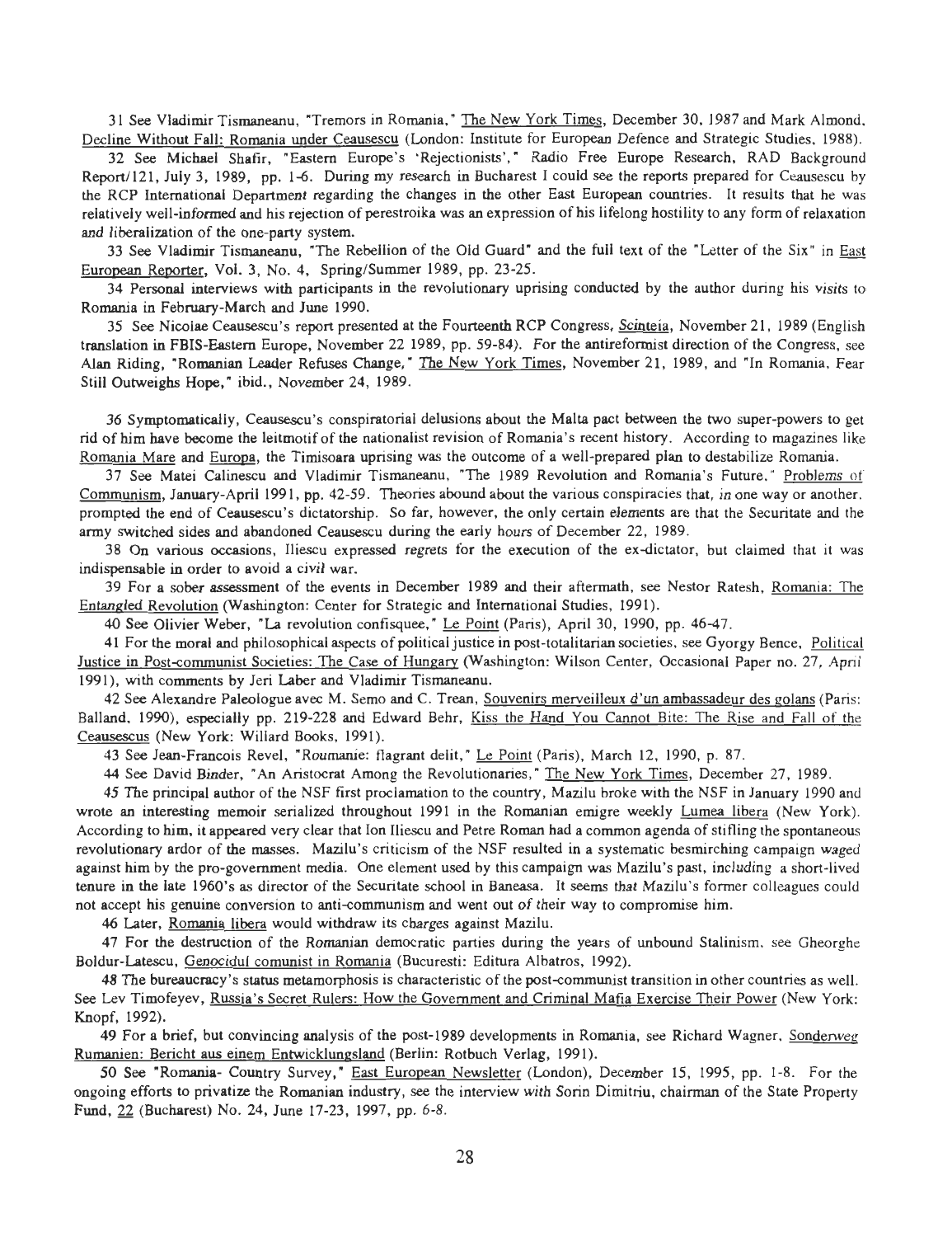51 See Andrei Cornea, "Mizeria ideologiilor, " 22, No . 42, October 22-28, 1992, p . 4.

52 See Gail Kligman, "Reclaiming the Public: A Reflection on Creating Civil Society in Romania," East European Politics and Societies, Vol. 4, No. 3, 1990, pp. 393-439.

53 Personal interviews with members of the Group .

54 22 is still the most important tribune for Romania's independent thinking .

55 For the evolution of UDMR views and its **main** political and social goals, see Aurelian Craiutu, "A Dilemma of Dual Identity: the Democratic Alliance of Hungarians in Romania," East European Constitutional Review, Vol. 4, No. 2, Spring 1995, pp. 43-49.

56 As a matter of fact, a whole "revisionist" literature has emerged that presents the Securitate as a professional an d truly patriotic organization. See William Totok, "Sindromul maltez: Falsificari istorice nationaliste in scrierile unor fosti securisti," German translation in Halbjahreschrift fur sudosteuropaische Gechichte, Literatur und Politik, Fall 1995 . One of the most egregious illustrations of this trend is Pavel Corut, Fiul Geto-Daciei (Bucuresti: Editura Gemenii, 1995).

57 See "Proclamatia de la Timisoara," Romania Libera, March 20, 1990 (English translation, FBIS--Eastern Europe, April 4, 1990, 60-63).

58 Virgil **Magureanu graduated** from the University of Bucharest with a degree in philosophy in the late 1960's an <sup>d</sup> received his Ph. D. from the same institution in 1978 with a thesis on political power. See Virgil Magureanu, Puterea politics (Bucuresti: Editura politica, 1979).

59 For a thoughtful analysis of Romania's post-Communist political tremors, see Katherine Verdery and Gail Kligman , "Romania after Ceausescu : Post-Communist Communism?", in Ivo Banac, ed ., Eastern Europe in Revolution (Ithaca: Cornell University Press, 1992), pp. 117-147. For the climate of anguish and deception under the Iliescu regime, see William McPherson, "Intrigue, Illusion And Iliescu: Reaching for Reality in Romania," The Washington Post, September 13, 1992. For a general assessment of political developments in Romania, especially during 1994-95, see my article "Democracy, Romanian-style," Dissent, Summer 1995, pp.

60 The PDSR platform for the 1996 elections insists on the need to avoid both "capitalism" and "totalitarianism . " Personal interview with Martian Dan, vice-chairman of the PDSR, Washington, DC, December 1995 .

61 In the September 1992 elections, the PDSR, then still called the Democratic National Salvation Front got 27 .72 **percent of the vote for the Chamber of Deputies and 28.29 percent for the Senate. In the second run for of the presidential** elections in October 1992, the incumbent Ion Iliescu received 47 .43 percent of the vote, while the candidate of the Democratic Convention Emil Constantinescu received 31 .24 per cent. For excellent data regarding Romania's postcommunist politics, see Domnita Stefanescu, Cinci ani din istoria Romaniei: O cronologie a evenimentelor. Decembrie 1989-Decembrie 1994 (Bucuresti: Editura Masina de Scris, 1995).

62 For Iliescu's political views, see his book Reforma si revolutie (Bucuresti: Editura Enciclopedica, 1994)

63 See Vladimir Pasti, Romania in tranzitie: Caderea in viitor (Bucuresti: Editura Nemira, 1995).

64 Personal interviews with Corneliu Coposu, June 1994 (Bucharest) ; February 1995 (Washington, DC). In the September 1992 elections, the Convention received 20.01 percent for the Chamber, and 20.16 percent for the Senate. The Convention president and presidential candidate in both the 1992 and 1996 elections, Emil Constantinescu announced in 1995 **that** he **had** joined the PNT-CD.

65 See Ralf Dahrendorf, Reflections on the Revolution in Europe (New York: Random House, 1991). After the 1996 elections, both Constantinescu and the PNT-CD leader Ion Diaconescu avoided the topic of a monarchic restoration . Former King Michael visited Romania in the spring of 1997 and was received by President Constantinescu who appointed him **ambassador-at-large** in the effort to have Romania invited into the first wave of NATO enlargement .

66 The business elite in Romania is deeply divided: on the one hand, there are those linked to Petre Roman's democratic party and his pro-Western strategy of opening the country to foreign investment; on the other, there are the exponents of secret police-linked new corporations and companies, enjoying government support for shabby financial operations. **Romanian** political analyst Andrei Cornea's proposed the concept of "directocracy" to describe the ruling socia <sup>l</sup> group in Iliescu's Romania. See Andrei Cornea, Masina de fabricat fantasme (Bucuresti: Editura Clavis, 1995).

67 A massive exercise in this direction, Cartea Alba a Securitatii (five huge volumes) published in 1995 by the SR <sup>I</sup> (Romanian Service of Information).

68 I owe this distinction to Dorel Sandor, personal interview, Washington DC, October 14, 1995 . Sandor served as secretary of state in the Stolojan government (1991-92), and is currently running the Center for Political Studies and Comparative Analysis, an independent think tank, in Bucharest.

69 A concept proposed by M. Steven Fish regarding Yeltsin's Russia). See his book Democracy From Scratch: Opposition and Regime in the New Russian Revolution (Princeton: Princeton University Press, 1995).